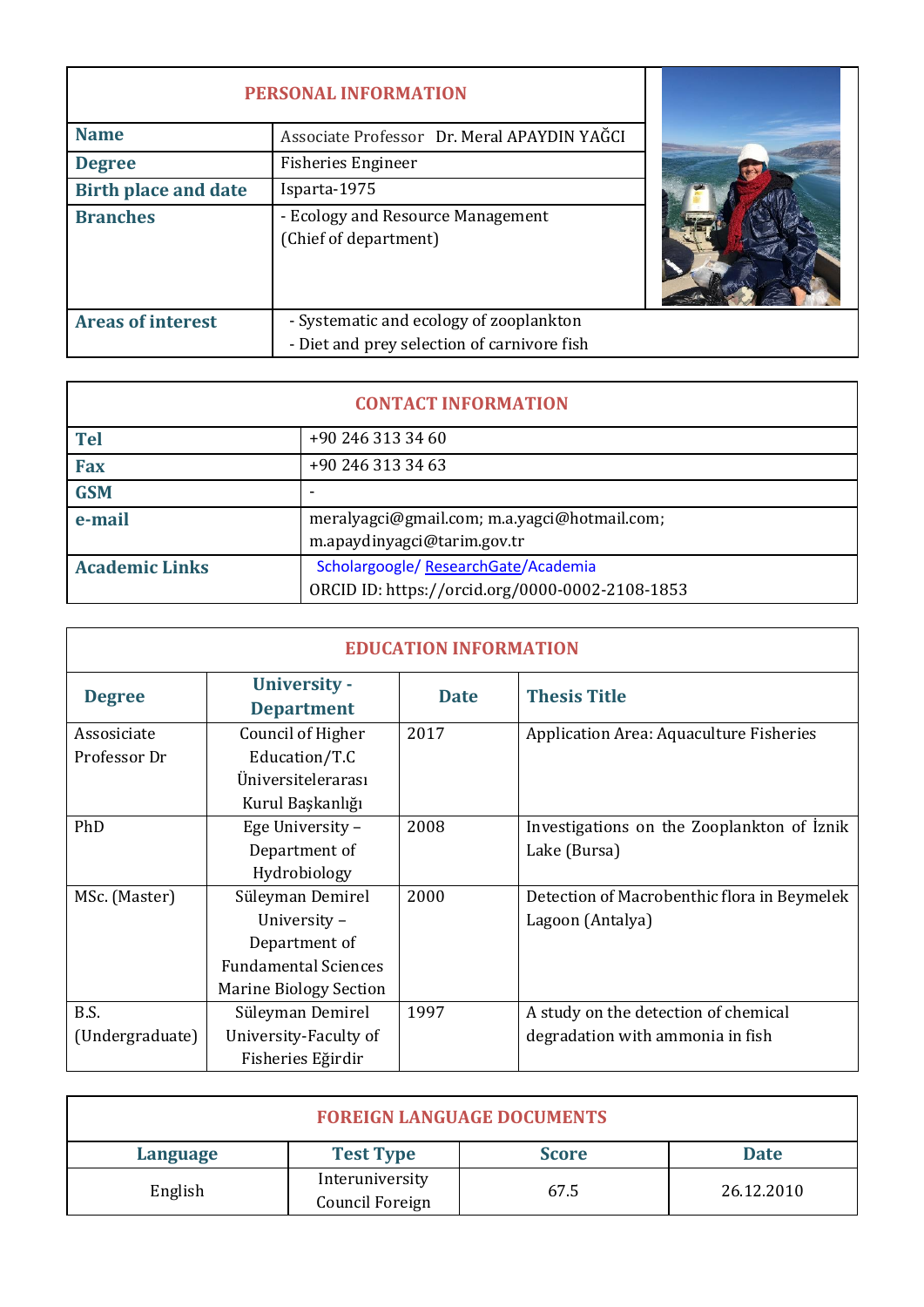| Language Exam<br>ÜDS/Turkey |  |
|-----------------------------|--|
|                             |  |

| <b>INSTITUTION INFORMATION</b> |               |                                                                      |  |
|--------------------------------|---------------|----------------------------------------------------------------------|--|
| <b>Date</b>                    | <b>Degree</b> | <b>Affiliation</b>                                                   |  |
| $2015 -$                       | Engineer      | Fisheries Research Institute, Eğirdir, Isparta, Turkey               |  |
| 2013-2015                      | Engineer      | Fisheries Research Station, Eğirdir, Isparta, Turkey                 |  |
| 2011-2013                      | Engineer      | Mediterranean Fisheries Research, Production and Training Institute  |  |
|                                |               | Eğirdir Unit, Isparta, Turkey                                        |  |
| 2002-2011                      | Engineer      | Eğirdir Fisheries Research Institute, Eğirdir, Isparta, Turkey       |  |
| 1998-2002                      | Research      | Süleyman Demirel University, Fisheries of Faculty, Eğirdir, Isparta, |  |
|                                | Assistant     | Turkey                                                               |  |

#### **PUBLICATIONS**

**Articles in the Journals Indexed in SCI-Expanded, SSCI, AHCI**

-Evanthia Mantzouki, James Campbell, Emiel van Loon, Petra Visser, Iosif Konstantinou,Maria Antoniou, Grégory Giuliani, Danielle Machado-Vieira, Alinne Gurjão de Oliveira, Dubravka Špoljarić Maronić, Filip Stević, Tanja Žuna Pfeiffer, Itana Bokan Vucelić, Petar Žutinić, Marija Gligora Udovič, Anđelka Plenković-Moraj, Nikoletta Tsiarta, Luděk Bláha, Rodan Geriš, Markéta Fránková, Kirsten Seestern Christoffersen, Trine Perlt Warming, Tõnu Feldmann, Alo Laas, Kristel Panksep, Lea Tuvikene, Kersti Kangro, Kerstin Häggqvist, Pauliina Salmi, Lauri Arvola, Jutta Fastner ,Dietmar Straile, Karl-Otto Rothhaupt, Jeremy Fonvielle, Hans-Peter Grossart, Christos Avagianos, Triantafyllos Kaloudis, Theodoros Triantis, Sevasti-Kiriaki Zervou, Anastasia Hiskia, Spyros Gkelis, Manthos Panou, Valerie McCarthy, Victor C. Perello,Ulrike Obertegger, Adriano Boscaini, Giovanna Flaim, Nico Salmaso, Leonardo Cerasino, Judita Koreivienė, Jūratė Karosienė, Jūratė Kasperovičienė, Ksenija Savadova, Irma Vitonytė, Sigrid Haande, Birger Skjelbred, Magdalena Grabowska,Maciej Karpowicz, Damian Chmura, Lidia Nawrocka, Justyna Kobos, Hanna Mazur-Marzec, Pablo Alcaraz-Párraga, Elżbieta Wilk-Woźniak, Wojciech Krztoń, Edward Walusiak, Ilona Gagala, Joana Mankiewicz-Boczek, Magdalena Toporowska,Barbara Pawlik-Skowronska, Michał Niedźwiecki, Wojciech Pęczuła,Agnieszka Napiórkowska-Krzebietke, Julita Dunalska, Justyna Sieńska, Daniel Szymański,Marek Kruk, Agnieszka Budzyńska, Ryszard Goldyn, Anna Kozak, Joanna Rosińska,Elżbieta Szeląg-Wasielewska, Piotr Domek, Natalia Jakubowska-Krepska, Kinga Kwasizur,Beata Messyasz, Aleksandra Pełechata, Mariusz Pełechaty, Mikolaj Kokocinski,Beata Madrecka, Iwona Kostrzewska-Szlakowska, Magdalena Frąk,Agnieszka Bańkowska-Sobczak, Michał Wasilewicz, Agnieszka Ochocka,Agnieszka Pasztaleniec, Iwona Jasser, Ana M. Antão-Geraldes, Manel Leira,Armand Hernández, Vitor Vasconcelos, João Morais, Micaela Vale, Pedro M. Raposeiro,Vítor Gonçalves, Boris Aleksovski, Svetislav Krstić, Hana Nemova, Iveta Drastichova,Lucia Chomova, Spela Remec-Rekar, Tina Elersek, Jordi Delgado-Martín, David García,Jose Luís Cereijo, Joan Gomà, Mari Carmen Trapote, Teresa Vegas-Vilarrúbia,Biel Obrador, Ana García-Murcia, Monserrat Real, Elvira Romans, Jordi Noguero-Ribes,David Parreño Duque, Elísabeth Fernández-Morán, Bárbara Úbeda, José Ángel Gálvez,Rafael Marcé, Núria Catalán, Carmen Pérez-Martínez, Eloísa Ramos-Rodríguez,Carmen Cillero-Castro, Enrique Moreno-Ostos, José María Blanco, Valeriano Rodríguez,Jorge Juan Montes-Pérez, Roberto L. Palomino, Estela Rodríguez-Pérez,Rafael Carballeira, Antonio Camacho, Antonio Picazo, Carlos Rochera,Anna C. Santamans, Carmen Ferriol, Susana Romo, Juan Miguel Soria,Lars-Anders Hansson, Pablo Urrutia-Cordero, Arda Özen, Andrea G. Bravo,Moritz Buck, William Colom-Montero, Kristiina Mustonen, Don Pierson, Yang Yang,Jolanda M. H. Verspagen, Lisette N. de Senerpont Domis7, Laura Seelen,Sven Teurlincx, Yvon Verstijnen, Miquel Lürling, Valentini Maliaka, Elisabeth J. Faassen, Delphine Latour, Cayelan C. Carey, Hans W. Paerl,Andrea Torokne, Tünay Karan, Nilsun Demir, Meryem Beklioğlu, Nur Filiz, Eti E. Levi, Uğur Iskin, Gizem Bezirci, Ülkü Nihan Tavşanoğlu, Kemal Çelik, Koray Özhan,Nusret Karakaya, Mehmet Ali Turan Koçer, Mete Yilmaz, Faruk Maraşlıoğlu,Özden Fakioglu, Elif Neyran Soylu, **Meral Apaydın Yağcı,** Şakir Çınar, Kadir Çapkın, Abdulkadir Yağcı, Mehmet Cesur, Fuat Bilgin, Cafer Bulut, Rahmi Uysal, Latife Köker,Reyhan Akçaalan, Meriç Albay, Mehmet Tahir Alp, Korhan Özkan,Tuğba Ongun Sevindik, Hatice Tunca, Burçin Önem, Jessica Richardson,Christine Edwards, Victoria Bergkemper, Sarah O'Leary, Eilish Beirne,Hannah Cromie & Bastiaan W. Ibelings. Data Descriptor: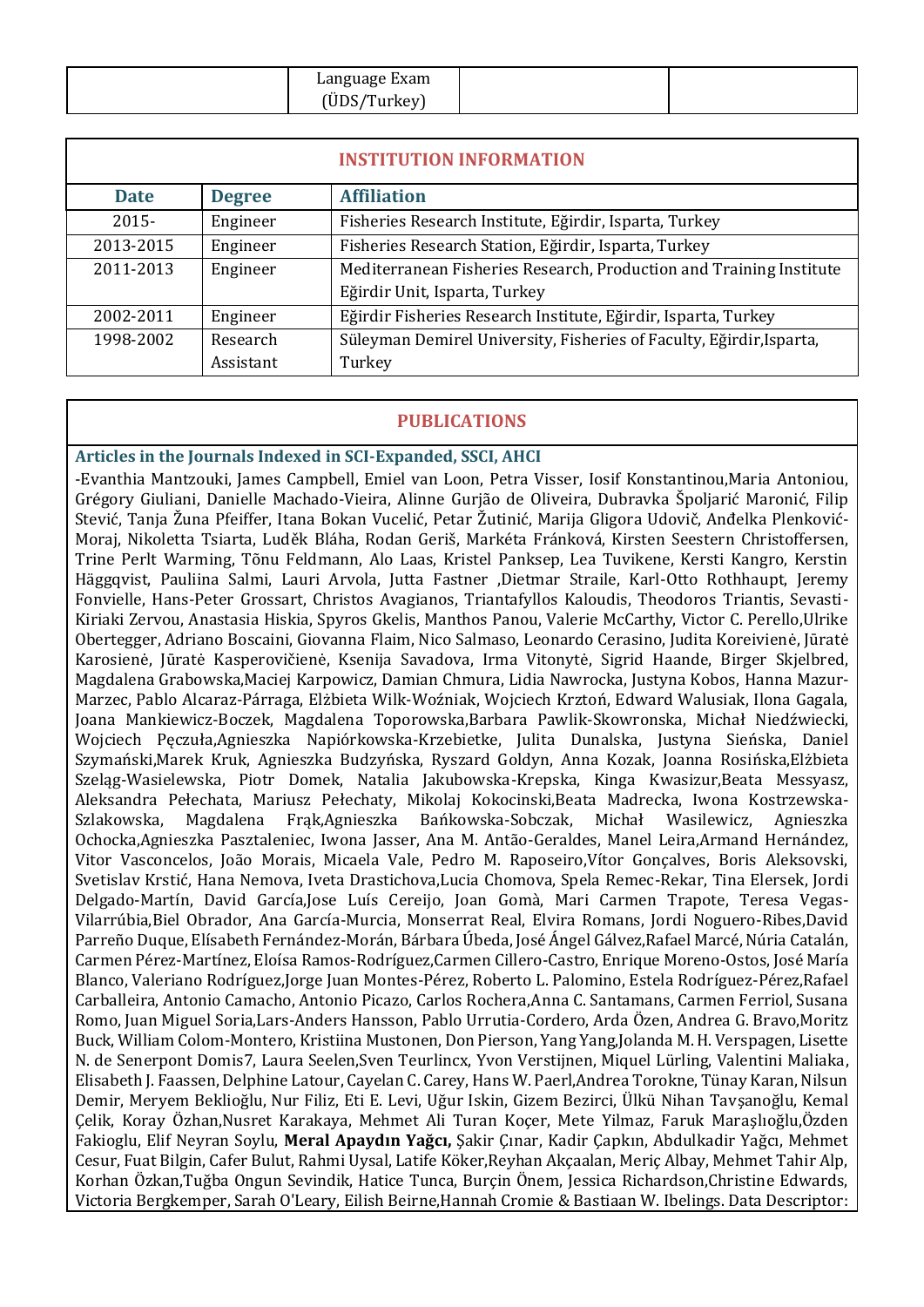A European Multi Lake Survey Dataset of Environmental Variables, Phytoplankton Pigments and Cyanotoxins. Scientific Data. 5:180226. Doi: 10.1038/sdata.2018.226 [\[readonline\]](https://www.nature.com/articles/sdata2018226.pdf)

-Becer, Z.A., **Apaydin Yagci, M.,** Yagci, A., Alp, A., 2018. Diet of Sand Smelt, *Atherina boyeri* (Risso, 1810) During The Reproductive Period In Karacaören Dam Lake (Turkey). Fresenius Environmental Bulletin. 27 (7): 5173-5178 [\[readonline\]](https://www.prt-parlar.de/download_feb_2018/)

-Evanthia Mantzouki, Miquel Lürling, Jutta Fastner, Lisette de Senerpont Domis, Elżbieta Wilk-Woźniak, Judita Koreivienė, Laura Seelen, Sven Teurlincx, Yvon Verstijnen, Wojciech Krztoń, Edward Walusiak, Jūratė Karosienė, Jūratė Kasperovičienė, Ksenija Savadova, Irma Vitonytė, Carmen Cillero-Castro, Agnieszka Budzynska, Ryszard Goldyn, Anna Kozak, Joanna Rosińska, Elżbieta Szeląg-Wasielewska, Piotr Domek, Natalia Jakubowska-Krepska, Kinga Kwasizur, Beata Messyasz, Aleksandra Pełechata, Mariusz Pełechaty, Mikolaj Kokocinski, Ana García-Murcia, Monserrat Real, Elvira Romans, Jordi Noguero-Ribes, David Parreño Duque, Elísabeth Fernández-Morán, Nusret Karakaya, Kerstin Häggqvist, Nilsun Demir, Meryem Beklioğlu, Nur Filiz, Eti E. Levi, Uğur Iskin, Gizem Bezirci, Ülkü Nihan Tavşanoğlu, Koray Özhan, Spyros Gkelis, Manthos Panou, Özden Fakioglu, Christos Avagianos, Triantafyllos Kaloudis, Kemal Çelik, Mete Yilmaz, Rafael Marcé, Nuria Catalán, Andrea G. Bravo, Moritz Buck, William Colom-Montero, Kristiina Mustonen, Don Pierson, Yang Yang, Pedro M. Raposeiro, Vítor Gonçalves, Maria G. Antoniou, Nikoletta Tsiarta, Valerie McCarthy, Victor C. Perello, Tõnu Feldmann, Alo Laas, Kristel Panksep, Lea Tuvikene, Ilona Gagala, Joana Mankiewicz-Boczek, **Meral Apaydın Yağcı,** Şakir Çınar, Kadir Çapkın, Abdulkadir Yağcı, Mehmet Cesur, Fuat Bilgin, Cafer Bulut, Rahmi Uysal, Ulrike Obertegger, Adriano Boscaini , Giovanna Flaim, Nico Salmaso, Leonardo Cerasino, Jessica Richardson, Petra M. Visser , Jolanda M. H. Verspagen, Tünay Karan, Elif Neyran Soylu, Faruk Maraşlıoğlu, Agnieszka Napiórkowska-Krzebietke, Agnieszka Ochocka, Agnieszka Pasztaleniec, Ana M. Antão-Geraldes, Vitor Vasconcelos, João Morais, Micaela Vale, Latife Köker, Reyhan Akçaalan, Meriç Albay, Dubravka Špoljarić Maronić, Filip Stević, Tanja Žuna Pfeiffer, Jeremy Fonvielle, Dietmar Straile, Karl-Otto Rothhaupt, Lars-Anders Hansson, Pablo Urrutia-Cordero, Luděk Bláha, Rodan Geriš, Markéta Fránková, Mehmet Ali Turan Koçer, Mehmet Tahir Alp, Spela Remec-Rekar, Tina Elersek, Theodoros Triantis, Sevasti-Kiriaki Zervou, Anastasia Hiskia, Sigrid Haande, Birger Skjelbred, Beata Madrecka, Hana Nemova, Iveta Drastichova, Lucia Chomova, Christine Edwards, Tuğba Ongun Sevindik, Hatice Tunca, Burçin Önem, Boris Aleksovski, Svetislav Krstić, Itana Bokan Vucelić, Lidia Nawrocka , Pauliina Salmi, Danielle Machado-Vieira, Alinne Gurjão de Oliveira, Jordi Delgado-Martín, David García, Jose Luís Cereijo, Joan Gomà, Mari Carmen Trapote, Teresa Vegas-Vilarrúbia, Biel Obrador, Magdalena Grabowska, Maciej Karpowicz, Damian Chmura, Bárbara Úbeda, José Ángel Gálvez, Arda Özen, Kirsten Seestern Christoffersen, Trine Perlt Warming, Justyna Kobos, Hanna Mazur-Marzec, Carmen Pérez-Martínez, Eloísa Ramos-Rodríguez, Lauri Arvola, Pablo Alcaraz-Párraga, Magdalena Toporowska, Barbara Pawlik-Skowronska, Michał Niedźwiecki, Wojciech Pęczuła, Manel Leira, Armand Hernández, Enrique Moreno-Ostos, José María Blanco, Valeriano Rodríguez, Jorge Juan Montes-Pérez, Roberto L. Palomino, Estela Rodríguez-Pérez, Rafael Carballeira, Antonio Camacho, Antonio Picazo, Carlos Rochera, Anna C. Santamans, Carmen Ferriol, Susana Romo, Juan Miguel Soria, Julita Dunalska, Justyna Sieńska, Daniel Szymański, Marek Kruk, Iwona Kostrzewska-Szlakowska, Iwona Jasser, Petar Žutinić, Marija Gligora Udovič, Anđelka Plenković-Moraj, Magdalena Frąk, Agnieszka Bańkowska-Sobczak, Michał Wasilewicz, Korhan Özkan, Valentini Maliaka, Kersti Kangro, Hans-Peter Grossart, Hans W. Paerl, Cayelan C. Carey and Bas W. Ibelings., 2018. Temperature Effects Explain Continental Scale Distribution of Cyanobacterial Toxins. Toxins. 10 (4): 156. DOI: 10.3390'toxins10040156 [\[readonline](http://www.mdpi.com/2072-6651/10/4/156) ]

**-Apaydın Yağcı, M.,** Alp, A., Yağcı, A., Uysal, V., Yeğen, V., 2018. Feeding ecology and prey selection of sand smelt, *Atherina boyeri* Risso, 1810 in Eğirdir Lake (southern Anatolia, Turkey) Journal of Applied Ichtyology. 34 (4): 815-824. DOI: 10.1111/jai.13676 [\[readonline\]](https://onlinelibrary.wiley.com/doi/abs/10.1111/jai.13676)

**-**Cilbiz, M., Uysal, R., Alp, A., Yeğen, V., **Apaydın Yağcı, M.,** Yağcı, A., Küçükkara, R., 2017. Mesh Size Recommendation for Turkey Pike (*Esox lucius* L., 1758) Gillnet Fishery. Turkish Journal of Fisheries and Aquatic Sciences. 17 (14): 815-820. DOI: 10.4194/1303-2712-v17\_4\_17[\[readonline](http://www.trjfas.org/uploads/pdf_1132.pdf) ]

**-** Yağcı, A., **Apaydın Yağcı, M.,** Bilgin, F., Erbatur, İ., 2016. The Effects of Physicochemical Parameters on Fish Distribution in Eğirdir Lake, Turkey. Iranian Journal of Fisheries Sciences. 15 (2): 846-857.[\[readonline\]](http://www.jifro.ir/browse.php?a_id=2225&slc_lang=en&sid=1&ftxt=1)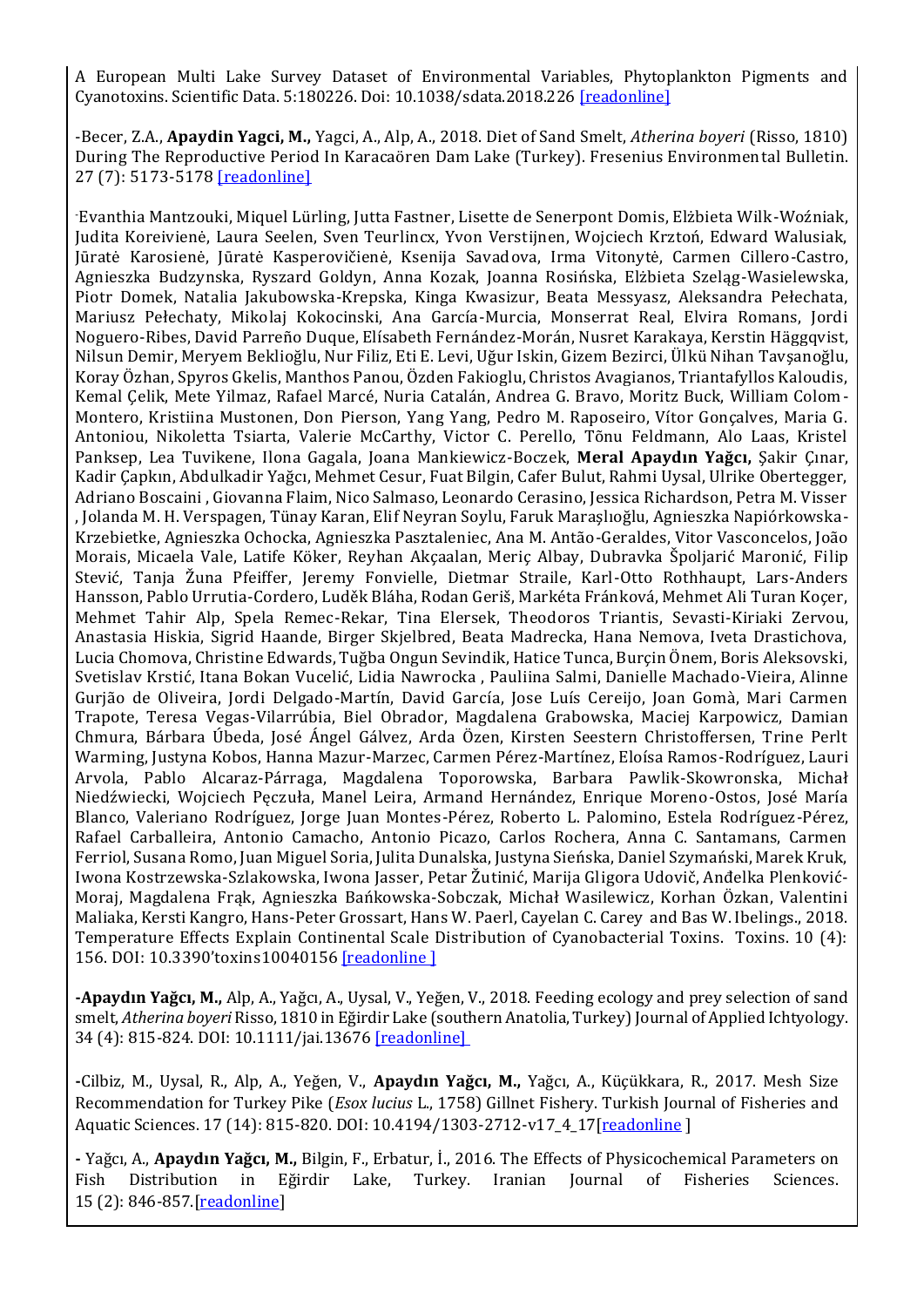**-Apaydın Yağcı, M.,** Yağcı, A., Dölcü, B., 2016. Relationships Between the Physicochemical Parameters and Zooplankton in Eğirdir Lake (Turkey). Iranian Journal of Fisheries Sciences. 15 (1): 118- 132.[\[readonline\]](http://www.jifro.ir/browse.php?a_id=847&slc_lang=en&sid=1&ftxt=1)

**-Apaydın Yağcı, M.,** Yılmaz, S., Yazıcıoğlu, O., Polat, N., 2015. The Zooplankton Composition of Lake Ladik (Samsun, Turkey). Turkish Journal of Zoology. 39: 652-659. DOI: 10.3906/zoo-1312-54. [\[readonline\]](http://journals.tubitak.gov.tr/zoology/issues/zoo-15-39-4/zoo-39-4-15-1312-54.pdf)

**- Apaydın Yağcı, M.,** Alp, A., Yağcı, A., Cesur, M., Bilgin, F., 2015. Growth and reproduction of sand smelt *Atherina boyeri* Risso, 1810 in Lake Eğirdir, Isparta, Turkey. Indian Journal of Fisheries Sciences 6 (1): 1-5. [\[readonline\]](file:///C:/Users/sarem/Downloads/33318-115031-1-PB.pdf)

**-**Cilbiz, M., **Apaydın Yağcı, M.,** Uysal, R., Yağcı, A., Cesur, M., 2015. Investigation of Monofilament Gill Net Selectivity for Vimba (*Vimba vimba* Linnaeus, 1758) in Eğirdir Lake, Turkey. Pakistan Journal of Zoology. 47 (3): 882-886. [\[readonline\]](http://zsp.com.pk/pdf47/857-901%20(32)%20Short%20communications%2047%20(3)%202015.pdf)

**-Apaydın Yağcı, M.,** Yağcı, A., Bilgin, F., 2014. Study on Composition and Abundance of Zooplankton Assemblages in Eğirdir Lake (Isparta, Turkey). Iranian Journal of Fisheries Sciences 13 (4): 834-855. [\[read online\]](http://www.jifro.ir/browse.php?a_id=1781&slc_lang=en&sid=1&ftxt=1)

**-Apaydın Yağcı, M.,** Alp, A., Yağcı, A., Uysal, R., 2014. Diet and Prey Selection of Pikeperch (*Sander lucioperca* Linnaeus, 1758) Population in Lake Eğirdir (Turkey). Archieves of Biological Sciences. 66 (4): 1515-1527. DOI: 10.2298/ABS1404515Y. [\[readonline\]](http://www.doiserbia.nb.rs/img/doi/0354-4664/2014/0354-46641404515Y.pdf)

**-Apaydın Yağcı, M.,** 2014. Seasonal Variations in Zooplankton Species of Lake Gölhisar, a Shallow Lake in Burdur, Turkey. Pakistan Journal of Zoology. 46 (4): 927-932. [\[readonline\]](http://zsp.com.pk/pdf46/927-932%20(6)%20PJZ-1542-13%2023-6-14.pdf)

**-Apaydın Yağcı, M.,** Yağcı, A., Koçer, M.A.T., Cesur, M., Dölcü, B., 2014. The Relations of Zoobenthic Organisms With Physicochemical Parameters in Lake Eğirdir (Isparta-Turkey). Fresenius Environmental Bulletin. 23 (6): 1337-1346.

**-Apaydın Yağcı, M.,** Ustaoğlu, M.R., 2014. Relationships with Some Physicochemical Parameters and Zooplankton Abundance with Depth in Lake İznik, Bursa, Turkey. Ekoloji. 23 (93): 36-42. DOI: 10.5053/ekoloji.2014.935. [\[readonline\]](http://www.ekoloji.com.tr/resimler/93-5.pdf)

**-**Yerli, S.V., Alp, A., Yeğen, V., Uysal, R., **Apaydın Yağcı, M.,** Balık, İ., 2013. Evaluation of the Ecological and Economical Results of the Introduced Alien Fish Species in Lake Eğirdir, Turkey. Turkish Journal of Fisheries and Aquatic Sciences. 13 (5): 795-809. [\[readonline\]](http://www.trjfas.org/uploads/pdf_131.pdf)

**-Apaydın Yağcı, M.,** 2013. Seasonal Zooplankton Community Variation in Karataş Lake, Turkey. Iranian Journal of Fisheries Sciences. 12 (2): 265-276. [\[read online\]](http://www.jifro.ir/browse.php?a_id=988&slc_lang=en&sid=1&ftxt=1)

**-Apaydın Yağcı, M.,** Ustaoğlu M.R., 2012. Zooplankton Fauna of Lake İznik (Bursa-Turkey). Turk J Zool., Tubitak, 36 (3): 341-350. [\[readonline\]](http://journals.tubitak.gov.tr/zoology/issues/zoo-12-36-3/zoo-36-3-7-1001-36.pdf)

**-**Alp, A., Yegen. V., **Apaydın Yağcı, M**., Uysal, R., Bilcen, E., Yağcı, A. 2008. Diet composition and prey selection of the pike, *Esox lucius*, in Çivril Lake, Turkey. Journal of Applied Ichthyology.24 (6), 670-677. [\[readonline\]](http://onlinelibrary.wiley.com/doi/10.1111/j.1439-0426.2008.01119.x/abstract)

**-**Sömek, H., Ustaoğlu, M.R., **Yağcı, M.,** 2008. A Case Report: Algal Bloom of *Microcystis aeruginosa* in a Drinking-Water Body, Eğirdir Lake, Turkey. Turkish Journal of Fisheries and Aquatic Sciences, 8 (1): 177-179. [\[readonline\]](http://www.trjfas.org/uploads/pdf_607.pdf)

**Articles in the Other Journals**

**-** Erbatur, İ., Yağcı, A., Ceylan, M., **Apaydın Yağcı, M.,** Gökçek, K., 2018. Efficiency of Clove Oil, Eugenol and 2-Phenoxyethanol on Giant Spring Minnow, *Pseudophoxinus anatolicus* (Hankó, 1925), as Anesthetic Agents. Journal of Limnology and Freshwater Fisheries Research. DOI:10.17216/LimnoFish.443378. 4 (3):177- 181[\[readonline\]](http://www.limnofish.org/download/article-file/600500)

**-Apaydın Yağcı, M**., Yeğen, V., Yağcı, A., Uysal, R., 2017. A Preliminary Study on Zooplankton Species in Different Aquatic Habitats of Anatolia (Turkey). Journal of Limnology and Freshwater Fisheries Research. Doi: 10.17216/LimnoFish-277465. 3(1): 45-50 [[readonline](http://www.limnofish.org/download/article-file/258678)]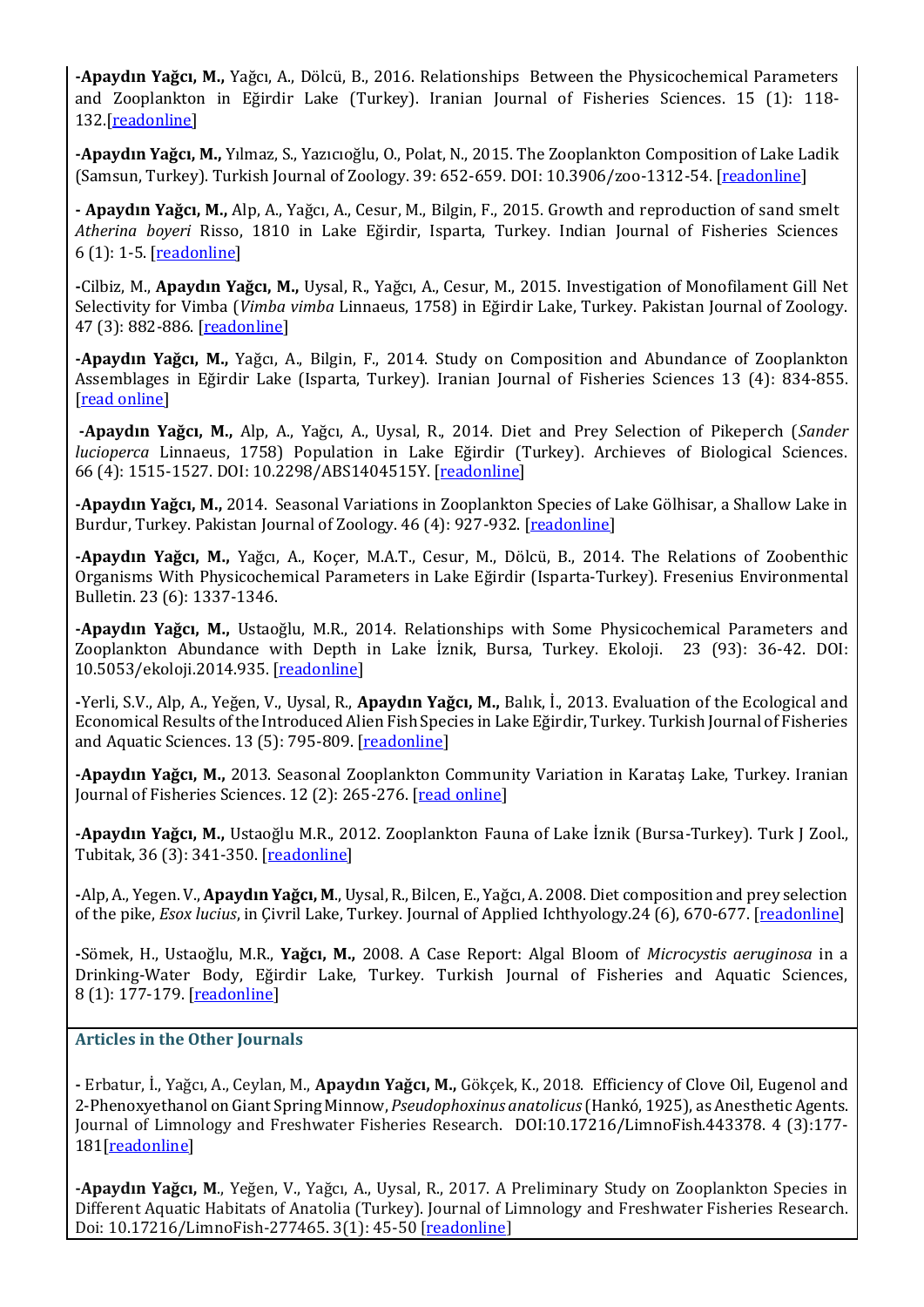**- Apaydın Yağcı, M.,** Yağcı, A., 2016. The scientific research on Lake Egirdir from yesterday to today. Ayrıntı Dergisi. 4 (37): 59-65. [[readonline](http://www.dergiayrinti.com/index.php/ayr/article/view/709/1274)]

**-**Uysal, R., Alp, A., Yeğen, V., **Apaydın Yağcı, M.,** Çetinkaya, S., Yağcı, A., Bostan, H., Cesur, M., Küçükkara, R., 2015. The Growth Properties of Prussian Carp (*Carassius gibelio* Bloch, 1782) Population in İznik Lake Journal of Limnology and Freshwater Fisheries Research 1(1) : 19-27. [[readonline](http://www.limnofish.org/article/view/5000086696/5000105830)]

**-** Yeğen, V., Uysal, R., Yağcı, A., Cesur, M., Çetinkaya, S., Bilgin, F., Bostan, H., **Apaydın Yağcı, M.,** 2015. New Records for Distribution of Invasive Topmouth gudgeon (*Pseudorasbora parva* Temminck & Schlegel, 1846) in Anatolia. Journal of Limnology and Freshwater Fisheries Research 1 (1): 57-65. [[readonline](http://www.limnofish.org/article/view/5000092903/5000105503)]

**-**Bostancı, D., **Apaydın Yağcı, M.,** Kontaş, S., Kurucu, G., Polat, N., 2014. Morphometric and Biometric Characteristics of Some Bony Structures of an Invasive Species *Atherina boyeri* in Eğirdir Lake Population. Journal of Eğirdir Fisheries Faculty. 10 (1): 1-11. [[readonline](http://edergi.sdu.edu.tr/index.php/esufd/article/viewFile/4576/4331)]

**-**Yağcı, A., **Apaydın Yağcı, M.,** Bostan, H., Yeğen, V., 2014. Distribution of the topmouth gudgeon, *Pseudorasbora parva* (Cyprinidae:Gobioninae) in Lake Eğirdir, Turkey. Journal of Survey in Fisheries Sciences. 1 (1) 46-55. [[readonline](http://www.sifisheriessciences.com/files/site1/user_files_d60aad/eng/fallahi-A-10-444-7-4232585.pdf)]

**-Apaydın Yağcı, M**., Yağcı, A., Özkan, K., Uysal, R., Gülsoy, S., 2014. The Effects of Irrigation Pumps on the Zooplankton Composition in Lake Eğirdir. JABS Journal of Applied Biological Sciences 8 (1): 57-63. [[readonline](file:///C:/Users/sarem/Downloads/JABS-Issue%201-2014-6.pdf)]

**- Apaydın Yağcı, M.,** Yeğen, V., Yağcı, A., Uysal, R., 2013. A preliminary investigation on zooplankton species in some of the dam lakes in Central Anatolia (Kütahya-Eskişehir/Turkey). Ege Journal of Fisheries and Aquatic Sciences 30 (1): 37-40. [[readonline](http://www.egejfas.org/article/view/5000156399/5000141145)]

**- Apaydın Yağcı, M.,** 2010. Eutrophication in lakes, Control and planktonic Indicator Species. Yunus Research Bulletin, 1: 11-14. [[readonline](http://dergipark.ulakbim.gov.tr/yunusae/article/view/5000036840/5000035713)]

**- Apaydın Yağcı , M.,** Alp, A., Uysal, R., Yeğen, V., Yağcı, A., 2009. Reproduction Properties of Pike (*Esox lucius* L., 1758) Population in the Işıklı Dam Lake (Çivril-Denizli/Turkey). Journal of FisheriesSciences. 3(3): 220-230. [[readonline](http://www.fisheriessciences.com/fisheries-aqua/reproduction-properties-of-pike-esox-lucius-l1758-population-in-the-i351305kl305-dam-lake-ivrildenizliturkey.pdf)]

**-Apaydın Yağcı, M.,** Yeğen, V., Uysal, R., Yağcı, A., Cesur, M., Bostan, H., Çetinkaya, S. 2009. Fish Fauna and Fisheries of Lake İznik (Bursa-Turkey). Review of Hydrobiology, 2 (2): 163-172. [[readonline](http://www.reviewofhydrobiology.org/page/pdf.asp?pdf=2-2/2-2-5-Full.pdf)]

**-**Uysal, R., **Apaydın Yağcı**, M., Yeğen, V., Cesur, M.,Yağcı, A., Çetinkaya, S., Bostan, H., 2009. Growth Properties of European Catfish (*Silurus glanis* L., 1758) Population in İznik Lake (Bursa-Turkey). Süleyman Demirel University Journal of Natural and Applied Sciences. 13-3: 221-228. [[readonline](http://dergipark.ulakbim.gov.tr/sdufenbed/article/view/1089004327/1089003502)]

**-**Uysal, R., **Apaydın Yağcı,** M., Yeğen, V., Alp, A., Yağcı, A., 2008. The Growth Features of Pike (*Esox lucius* L., 1758) Population in Lake Işıklı (Çivril-Denizli). E.U. Journal of Fisheries & Aquatic Sciences. 25 (4): 259-265. [[readonline](http://ege-universitesi.dergipark.gov.tr/download/article-file/57506)]

**-Apaydın Yağcı, M**., Alp, A., Yeğen, V., Uysal, R., Yağcı, A., Ceylan, M., 2008. The Growth Characteristics of Carp (*Cyprinus carpio* L., 1758) Population in Lake Işıklı (Çivril-Denizli). E.U. Journal of Fisheries & Aquatic Sciences. 25 (4): 337-341. [[readonline](http://www.egejfas.org/article/view/5000156606/5000141347)]

**-Apaydın Yağcı, M.,** Uysal, R., Yeğen, V., Çetinkaya, S., Cesur, M., Bostan, H., Yağcı, A., 2008. The Some Biological Features of Carp Population (*Cyprinus carpio* L., 1758) in Lake İznik (Bursa). E.U. Journal of Fisheries & Aquatic Sciences. 25 (1): 19-25.[[readonline](http://www.egejfas.org/article/view/5000156563/5000141304)]

**-**Çubuk,H., Balık, İ., Çınar, Ş., Özkök, R., Tümgelir, L., Küçükkara, R., Erol, K., Uysal, R., **Yağcı, M.,** 2007. The final situation at the fishery of Lake Eğirdir. Turkish Journal of Aquatic Life (Ulusal Su Günleri). 3-5: 5-8, 182-188.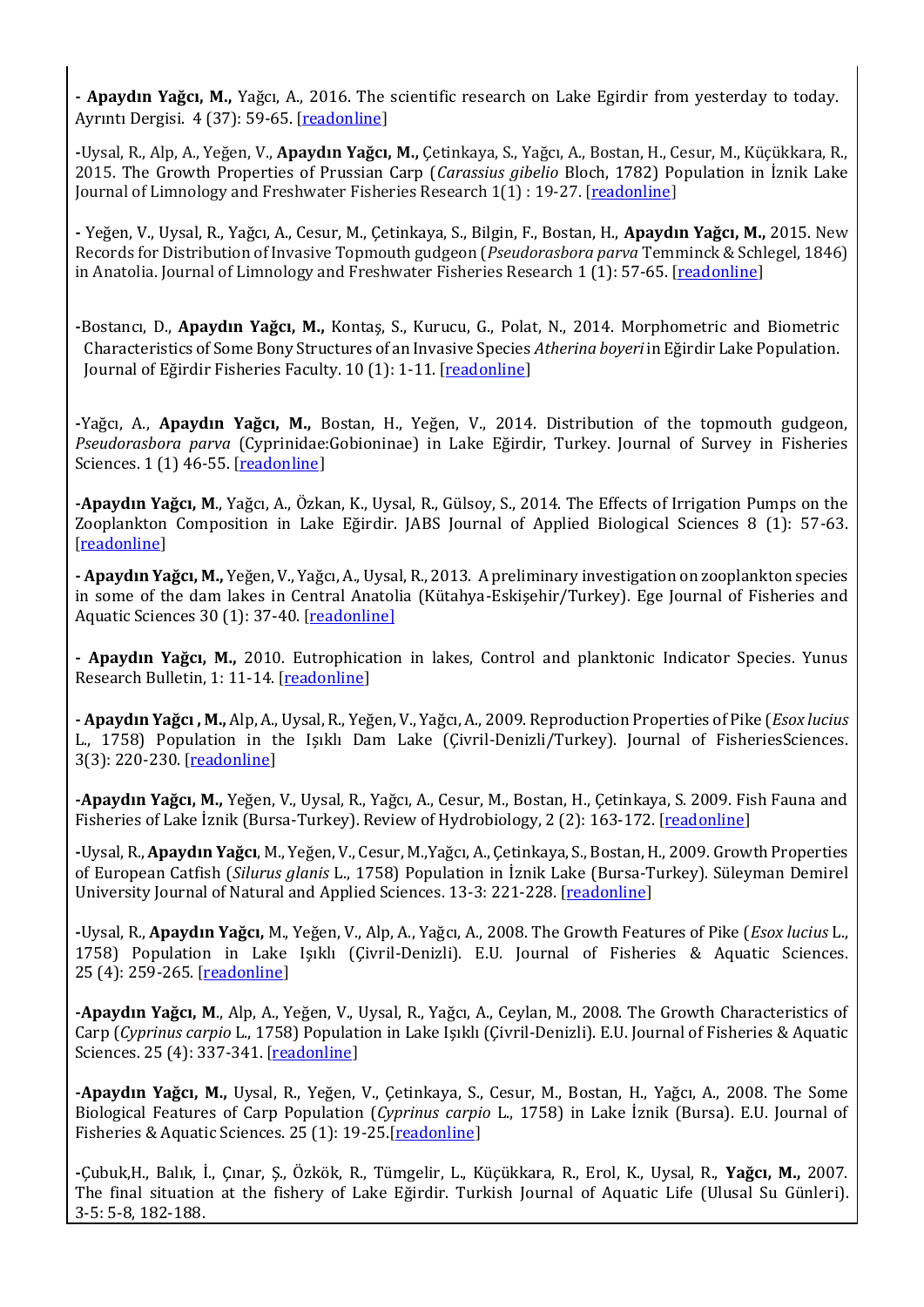**-Apaydın Yağcı,** M., 2006. The Macrobenthic Algae of Beymelek Lagoon (Antalya-Turkey). Turkish Journal of Fisheries and Aquatic Science. 6 (2): 137-147. [[readonline](http://www.trjfas.org/uploads/pdf_299.pdf)]

**-Apaydın Yağcı, M.,** Turna, İ.İ., (2002) A new record for the Algal of Turkey: *Chaetomorpha crassa* (C. Ag.) Kütz. (Cladophoracaeae, Chlorophyceae) Turk. J. of Botany, Tübitak. Ankara, 26, 171-174. [[readonline](http://journals.tubitak.gov.tr/botany/issues/bot-02-26-3/bot-26-3-7-0104-5.pdf)]

**-**Turna, İ.İ., Ertan, Ö.O., **Apaydın Yağcı, M.,** 2001-2002. The Macrobenthic Brown and Red Algae (Fucophyceae=Phaeophyceae-Rhodophyceae ) from the Coastline of the Gulf of Antalya. Journal of Eğirdir Fisheries Faculty. 8, 113-127

**-**Turna, İ.İ., Ertan, O., Ateş, Ş., **Apaydın, M.,** 2000. The macroscopic Green Algae (Chlorophyta) of Antalya Gulf. Süleyman Demirel University Journal of Natural and Applied Sciences. 4:1, 155-169.

## **Books or Book Parts**

- **Apaydın Yağcı, M.,** Alp, A., Yağcı, A., Yeğen, V., Koçer, M.A., 2018. Prey Selection of *Pseudorasbora parva* (Temminck and Schlegel, 1846) in Freshwater Ecosystem (Lake Eğirdir/ Turkey). In: Bülent, Ş., and Crillo, O., editors. Selected Studies in Biodiversity. ISBN 978-1-78923-233-2. InTech <http://dx.doi.org/10.5772/intechopen.70471> [\[redonline\]](https://www.intechopen.com/books/selected-studies-in-biodiversity/prey-selection-of-pseudorasbora-parva-temminck-and-schlegel-1846-in-a-freshwater-ecosystem-lake-e-ir)

**- Apaydın Yağcı, M., 2016**. Variations in Zooplankton Species Structure of Eutrophic Lakes in Turkey. In: Rashed, M. N., editors. Lake Sciences and Climate Change. ISBN 978-953-51-2557-0, Print ISBN: 978- 953-51-2556-3. Crotia: InTech, <http://dx.doi.org/10.5772/63749>**.** 81-102pp. [[readonline](http://www.intechopen.com/books/lake-sciences-and-climate-change/variations-in-the-zooplankton-species-structure-of-eutrophic-lakes-in-turkey)]

- Berke, M., Bostan, H., Yeğen, H., **Apaydın Yağcı, M., 2010.** Sustainable Fishing Guide in Lake Eğirdir. WWF-Türkiye

- **Apaydın Yağcı, M.,** Alp, A., Akın, Ş., Yağcı, A., Uysal, R., Bilgin, F., Cesur, M., Atay, R., BostaN, H., Dölcü, B. and Yeğen, V., 2013. The Effects of the Sand Smelt (*Atherina boyeri* Risso, 1810) Introduced to Eğirdir Lake on the Food Chain (Project Number TAGEM/HAYSÜD/2010/09/01/01). Project Final Report. Fisheries Research Station, Eğirdir-Isparta, Turkey 332p.

**Poster or Oral Presentations in National Symposium/Congress**

**-**Yağcı, A., Erbatur, İ., Ceylan, M., Gürlek, M.E., Yıldırım, M.Z., **Apaydın Yağcı, M.,** 2018. Egirdir Lake Gastropods. VIII. National Limnology Symposium. 27-29 August, Sakarya **(Poster presentation/text summary).**

**-**Yeğen, V., Uysal, R., Bilgin, F., Akçimen, U., **Apaydın Yağcı, M.,** Koçer, M.A.T., 2018. Spatial and Seasonal Vertical Distributions of Fish Community Structure in Eğirdir Lake. VIII. National Limnology Symposium. 27-29 August, Sakarya **(Oral presentation/text summary).**

**-**Erbatur, İ., Yağcı, A., Ceylan, M., Bilgin, F., **Apaydın Yağcı, M.,** Cilbiz, M., 2018. Investigation of Semicontrolled Production Possibilities of Giant Spring Minnow (Pseudophoxinus anatolicus Hanko, 1925). VIII. National Limnology Symposium. 27-29 August, Sakarya **(Oral presentation/text summary).**

**-Apaydın Yağcı, M.,** Yeğen, V., 2018. Seasonal Change of the Zooplankton Fauna in Beysehir Lake. VIII. National Limnology Symposium. 27-29 August, Sakarya **(Oral presentation/text summary).**

**-**Çapraz, Ç., Külköylüoğlu, O., Dalgakıran, E., Yağcı, A., Çınar, Ş., **Apaydın Yağcı, M.,** 2018. Seasonal Distribution of ostracods and Ecological Classification of Lake Eğirdir (Isparta, Turkey). VIII. National Limnology Symposium. 27-29 August, Sakarya **(Oral presentation/text summary).**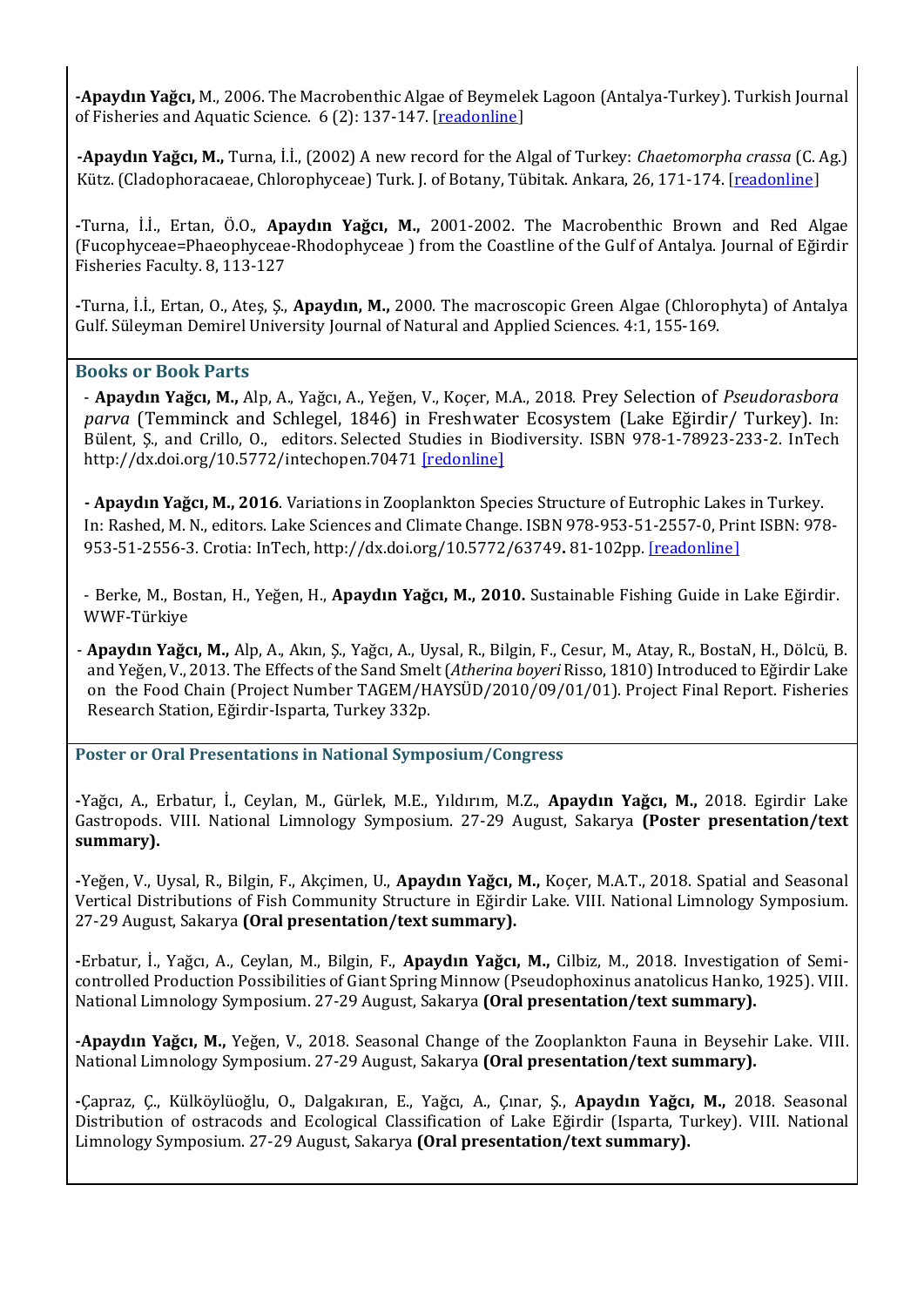**-Apaydın Yağcı, M.,** Akın, Ş., Alp, A., Yağcı, A., Uysal, R., Cesur, M., Bilgin, F., Yeğen, V., 2016. Stable Isotope Analyses δ15N and δ13C of Fish in Lake Eğirdir. VII. National Limnology Symposium. 31 August-2 September, Mersin **(Poster presentation/text summary).**

-**Apaydın Yağcı, M.,** Akın, Ş., Alp, A., Yağcı, A., Uysal, R., Cesur, M., Bilgin, F., Yeğen, V., 2016. Stable Isotope Analyses δ15N and δ13C of Several Aquatic Organisms in Lake Eğirdir: Stable Isotope Analyses δ15N and δ13C of Invertebrates Organisms; Lake Eğirdir. VII. National Limnology Symposium. 31 August-2 September, Mersin **(Poster presentation/text summary).**

**-Apaydın Yağcı, M**., Alp, A., Yağcı, A., Yeğen, V., 2015. The feding behavior of the topmouth gudgeon *Pseudorasbora parva* (Temminck & Schlegel, 1846) in Lake Eğirdir. II. Symposium on fish Introduction and Reservoir Management. 20-22 May, Eğirdir-Isparta, Turkey **(Poster presentation/text summary).**

- Yener, O., Korkmaz, B., Yağcı, A., **Apaydın Yağcı, M**., 2015. A Study on Benthic Organisms of Lake Suğla (Seydişehir, Konya). II. Symposium on fish Introduction and Reservoir Management. 20-22 May, Eğirdir-Isparta, Turkey **(Poster presentation/text summary).**

- [Yeğen, V., Uysal, R., Yağcı, A., Cesur, M., Çetinkaya, S., Bilgin, F., Bostan, H., Apaydın](http://arastirma.tarim.gov.tr/sarim/Sayfalar/Detay.aspx?SayfaId=183) **Yağcı, M.**, 2014. New [Records for Distribution of Invasive Topmouth gudgeon \(](http://arastirma.tarim.gov.tr/sarim/Sayfalar/Detay.aspx?SayfaId=183)*Pseudorasbora parva* Temminck & Schlegel, [1846\) in Anatolia. VI. National Limnology Symposium,](http://arastirma.tarim.gov.tr/sarim/Sayfalar/Detay.aspx?SayfaId=183) 25-28 August 2014, Bursa, Turkey **(Oral presentation/text summary).**

- **Apaydın Yağcı, M.,** Yağcı, A., Bilgin, F., Dölcü, B., 2014. Zooplankton Fauna of Lake Eğirdir. VI. National Limnology Symposium, 25-28 August 2014, Bursa**,** Turkey **(Oral presentation/text summary).**

**-**Uysal, R., Alp, A., Yeğen, V., **Apaydın Yağcı, M**., Çetinkaya, S., Yağcı, A., Bostan, H., Cesur, M., Küçükkara, R., 2014. The growth features of *Carassius gibelio*, 1783 populations in Lake İznik (Bursa). V. Symposium East Anatolia Region Fisheries, 31 May-2 June, 2014, Elazığ, Turkey **(Oral presentation/text summary).**

**-**Yerli, S.V., Alp, A., Yeğen, V., Uysal, R., **Apaydın Yağcı, M.,** Balık, İ., 2014. The fish fauna of Lake Eğirdir Historical Change and the Change of Ecological and Economic Implications. Eğirdir Lake Crayfish Workshop, 29 April 2014, Isparta, Turkey **(Oral presentation/text summary).**

**- Apaydın Yağcı,M.,** Alp, A., Yağcı, A., Cesur, M., 2013. Reproduction features of sand smelt (*Atherina boyeri* Risso, 1810) population in Lake Eğirdir. 17. National Fisheries Science Symposium, P-107, 3-6 September, İstanbul, Turkey **(Poster presentation/text summary)**

**-** Yağcı, A., Alp, A., **Apaydın Yağcı, M.,** Bilgin, F., Erbatur, İ., 2013. The some population of sand smelt (*Atherina boyeri* Risso, 1810) in Lake Eğirdir. 17. National Fisheries Science Symposium, P-108, 3-6 September, İstanbul, Turkey **(Poster Presentation/text summary)**

**-**Yeğen, V., Yağcı, A., Uysal, R., Cesur, M., **Apaydın Yağcı, M.,** 2013. The fish fauna of dam and ponds in Uşak Province. Fisheries and Aquatic Sciences. 30 May-1 June, HB.1, Erzurum **(Oral presentation/text summary).**

**-** Bostancı, D., **Apaydın Yağcı, M**., Keskin, G., Kontaş, S., Polat, N., 2012. Otolith and Biometric Characteristics of Some Bony Structures of *Atherina boyeri* in Eğirdir Lake. 5. National Limnology Symposium, 27-29 August, Isparta **(Poster presentation/text summary).**

**-Apaydın Yağcı, M**., Bostan, H., Yağcı, A., Yeğen, V., UysaL, R., Bilgin, F., 2011 Continue to spread rapidly Eden Invasive Species Example One: Egirdir Lake Pseudorasbora parva (Temminck and Schlegel, 1846). 16. Symposium on Fisheries, 25-27 October, Antalya, Turkey. OP078, 97-98 **(Oral presentation/text summary).**

**-**Yeğen, V., Uysal, R., Bostan, H., **Apaydın Yağcı, M**., Yağcı, A., 2011. The growth features of kutum(*Rutilus frisii* Nordmann, 1840) population in Lake İznik (Bursa-Turkey). Fisheries and Aquatic Sciences, Samsun, Turkey. PSST-33 **(Oral presentation/text summary)**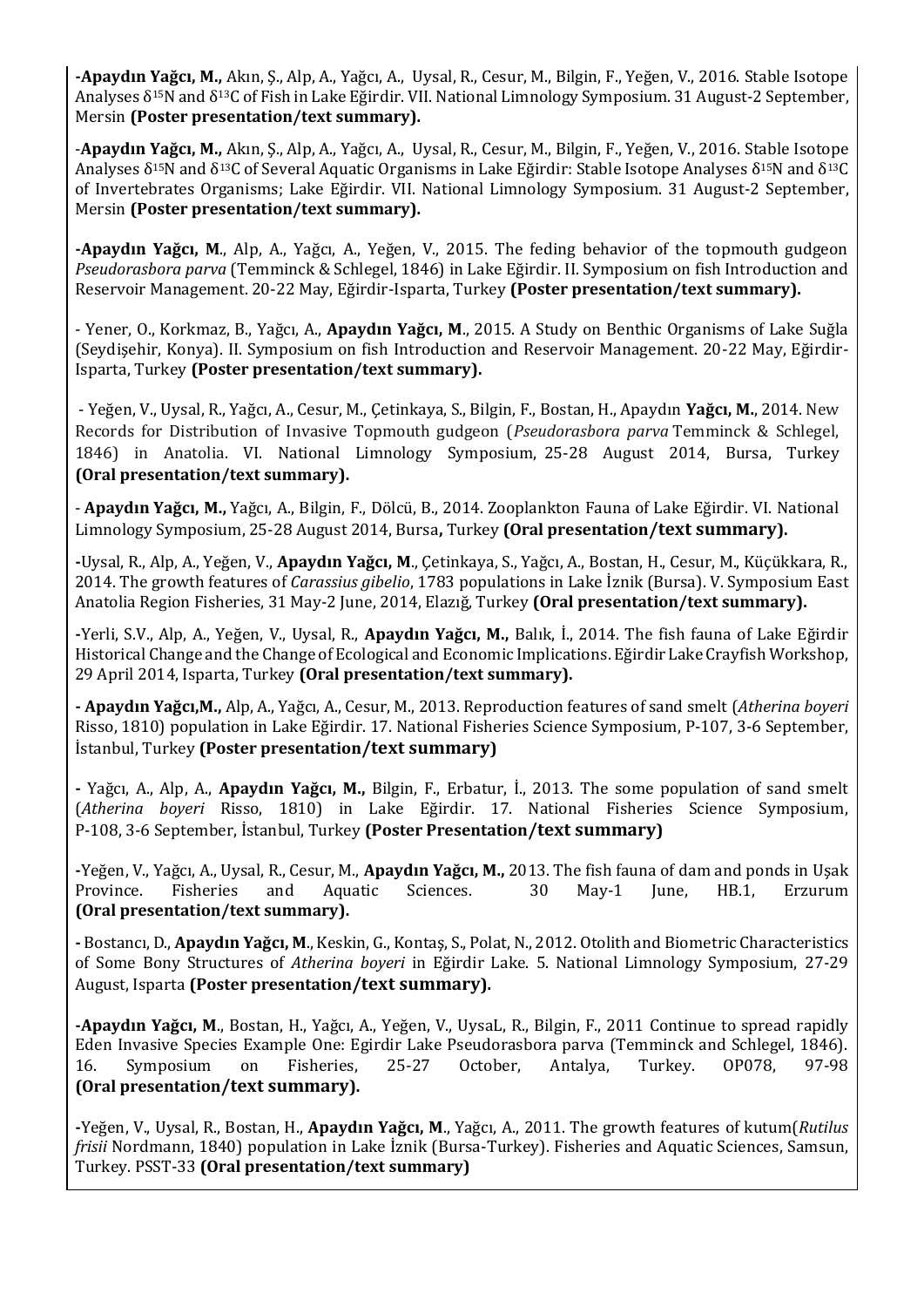**-**Kumru, S., Alp, A., **Apaydın Yağcı, M**., 2011. Zooplankton diversity and density of dam Lake Sır (Kahramanmaraş). Fisheries and Aquatic Sciences, Samsun, Turkey. PSST-12 **(Oral presentation/text summary).**

**-**Yerli, S., Alp, A., Yeğen, V., Uysal, R., **Apaydın Yağcı, M**., 2011. Evaluation of the Ecological and Economical Results of the Introduced Alien Fish Species in Lake Eğirdir. Fisheries and Aquatic Sciences, Samsun, Turkey. PSST-62 **(Oral presentation/text summary).**

**-Apaydın Yağcı, M**., Yeğen, V., Yağcı, A., Uysal, R., 2011. The studies on zooplankton species in some of the dam lakes in Central Anatolia (Kütahya-Eskişehir/Turkey). Fisheries and Aquatic Sciences, Samsun, Turkey. PSST-10 **(Oral presentation/text summary).**

**- Apaydın Yağcı, M.,** Yeğen V., Uysal R., Yağcı A., 2008. **Taxonomic Study on Rotifera fauna of Lake**  Karataş (Burdur/Türkiye). National Water Days. 18-19 December, Kahramanmaraş, Turkey **(Oral presentation/text summary)**

**-**Uysal R., **Apaydın Yağcı, M.,** Yeğen V., Alp A., Yağcı A., 2008. The growth characteristics in dam Lake Işıklı (Çivril-Denizli) of pike (*Esox lucius* L., 1758) population. III. Limnology symposium. ULS08, 27-29 August, İzmir, Turkey **(Oral presentation/text summary).** 

**-Apaydın Yağcı M**., Yeğen V., Alp A., Uysal R., Yağcı A., Ceylan M. 2008. . The growth characteristics in dam Lake Işıklı (Çivril-Denizli) of carp (*Cyprinus carpio* L., 1758) population. III. Limnology symposium. ULS07, 27-29 August, İzmir, Turkey **(Oral presentation/text summary).**

**- Apaydın Yağcı, M**., Alp, A., Uysal, R., Yeğen, V., Yağcı, A. 2008. Reproduction Properties of Pike (*Esox lucius* L., 1758) Population in the Işıklı Dam Lake (Çivril-Denizli/Turkey). 19. National Biology Congress. SZ-082, Trabzon, Turkey **(Oral presentation/text summary)**

**-Apaydın Yağcı, M.,** Özkök, R., Erol, K.G., Çubuk, H., 2006. The Feeding features of Pike-Perch (*Sander lucioperca* (Linnaeus, 1758)) Population in Beyşehir Lake. I. International Symposium Beysehir and region. 11-13 May, 420-427, Beyşehir/Konya, Turkey **(Oral presentation / Full printed report)**

**-**Çubuk, H., Balık, İ., **Apaydın Yağcı, M.,** Çınar, Ş., 2006. The effects of newly introduced fish specieson the ecosystems of Beyşehir Lake. I. International Symposium Beysehir and region. 11-13 May. 285-289. Beyşehir/Konya, Turkey **(Oral presentation / Full printed report)**

**-Apaydın Yağcı, M.,** Turna, İ.İ., 2000. Macrobenthiz flower plants of Beymelek Lagoon (Antalya). Symposium on Fisheries. 20-22 September, 478-494, Sinop, Turkey **(Oral presentation / Full printed report)**

**Poster or Oral Presentations in International Symposium/Congress**

**-**Akçimen, U., **Apaydın Yağcı, M.,** Yeğen, V., Uysal, R., Bilgin, F., Yağcı, A., 2018. First Report of *Eustrongylides excisus* Larvae and *Lernaea cyprinacea* on Eğirdir Minnow (*Pseudophoxinus egridiri*) International Symposium on Fisheries and Aquatic Sciences. 21-23 November, Ankara, Turkey **(Poster presentation/text summary)**

**-**Yedier, S., Bostancı, D., Kontaş, S., Kurucu, G., **Apaydın Yağcı, M.,** Polat, N., 2018. Comparison of Otolith Morphology of Invasive Big-Scale Sand Smelt (*Atherina boyeri* Risso, 1810) from Natural and Artificial Lakes in Turkey. International Symposium on Fisheries and Aquatic Sciences. 21-23 November, Ankara, Turkey **(Oral presentation/text summary)**.

- **Apaydın Yağcı, M.,** Akın, Ş., Alp, A., Yağcı, A., Cesur, M., Uysal, R., Bilgin, F., Yeğen, V., 2018. Trophic ecology of sand smelt (*Atherina boyeri* Risso,1810) as revealed by the stable carbon and nitrogen isotope (δ13C and δ15N) in Lake Eğirdir (TURKEY). SEAB 2018/ The 4th International Symposium on EuroAsian Biodiversity 03-06 July 2018, Kiev-UKRAINE **(Oral presentation/text summary)**

Erbatur, İ., Yağcı. A., Ceylan, M., **Apaydın Yağcı, M.,** Bilgin, F., Cilbiz, M., Kaya, D., Yılmaz, H., Genç, E., 2018. The Status of *Lernaea cyprinaceae* (Linnaeus, 1758) Infestation in Endemic Species: Anatolian Minnow (*Pseudophoxinus anatolicus*, Hanko 1925). International Ecology 2018 Symposium Kastamonu-Turkey. 853p **(Poster presentation/text summary)**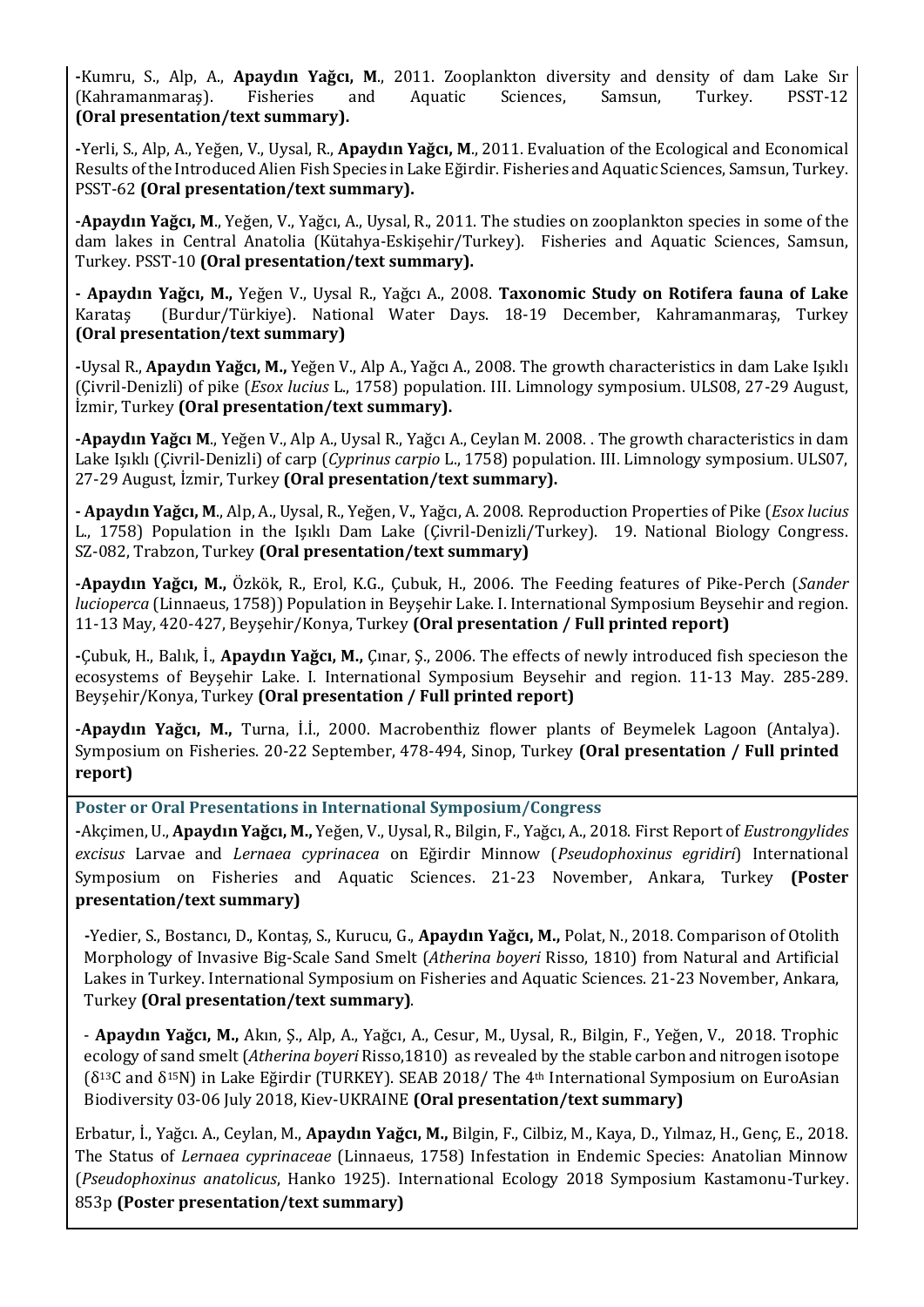**-** Yağcı, A., Boyacı, Y.Ö., Erbatur, İ., Ceylan, M., **Apaydın Yağcı, M.,** 2018. Eğirdir Lake Water Mite (Hydrachnidae, Acari) Fauna. International Ecology 2018 Symposium Kastamonu-Turkey. 864p **(Poster presentation/text summary)**

**- Apaydın Yağcı, M.,** 2018. Zooplankton Community Structure of Eğirdir Lake (Isparta, Turkey). International Ecology 2018 Symposium Kastamonu-Turkey. 245p **(Oral presentation/text summary)**

**-Apaydın Yağcı, M.,** Akın, Ş., Alp, A., Cesur, M., Uysal, R., Yağcı, A., Bilgin, F., Yeğen, V., Yalım, F.B., 2017. Stable Isotopes Analyses of Primary Producers in Lake Eğirdir. Ist International Symposium on Limnology and Freshwater Fisheries. LimnoFish-2017.04-06 October 2017, Eğirdir, Turkey **(Poster presentation/text summary)**

**-**Erbatur, İ., Yağcı, A., Cilbiz, M., Bilgin, F., **Apaydın Yağcı, M.,** 2017. Giant Spring Minnow's (*Pseudophoxinus anatolicus* Hanko, 1925) Meat Yield Determination According to the Gender. Ist International Symposium on Limnology and Freshwater Fisheries. LimnoFish-2017.04-06 October 2017, Eğirdir, Turkey **(Poster presentation/text summary)**

**-**Erbatur, İ., Yağcı, A., Ceylan, M., **Apaydın Yağcı, M.,** 2017. Regional Distribution of Zebra Mussels (*Dreissena polymorpha*, Pallas 1771) in Lake Eğirdir. XIII. Congress of Ecology and Environment With International Participation. 12-15 September 2017. Edirne, Turkey **(Poster presentation/text summary)**

**-**Yağcı, A., Taş Divrik, M., Aydın, G.B., Erbatur, İ., Ceylan, M., **Apaydın Yağcı, M.,** Çamur-Elipek, B., 2017. A Taxonomic Study on Chironomidae and Oligochaeta Fauna of Eğirdir Lake. XIII. Congress of Ecology and Environment With International Participation. 12-15 September 2017. Edirne, Turkey **(Poster presentation/text summary)**

**-Apaydın Yağcı, M.,** Koçer, M.A.T., Çınar, Ş., Çapkın, K., Yağcı, A., Bulut, C., Bilgin, F., Cesur, M., Uysal, R., 2017. Summer Phytoplankton Biomass and Dominant Cyanobacter Species of Some Lakes and Dam Lakes in the Lakes Region. XIII. Congress of Ecology and Environment With International Participation. 12-15 September 2017. Edirne, Turkey **(Poster presentation/text summary)**

**-Apaydın Yağcı, M.,** Akın, Ş., Alp, A., Yağcı, A., Cesur, M., Uysal, R., Bilgin, F., Yeğen, V., 2017. Trophic ecology of pike perch (*Sander lucioperca* Linnaeus, 1758) as revealed stable carbon and stable isotope (δ13C and δ15N) in Lake Eğirdir (TURKEY). SEAB 2017/ The 3rd International Symposium on EuroAsian Biodiversity 05-08 July 2017, Minsk – BELARUS **(Oral presentation/text summary)**

**-Apaydın Yağcı, M., 2017.** Seasonal Zooplankton (Rotifera, Cladocera and Copepoda) Fauna of Eğirdir Lake. Ecology 2017 International Symposium. 11-13 May, Kayseri, Turkey **(Oral presentation/text summary)**

**-**Yağcı, A., **Apaydın Yağcı, M.,** Uysal, R., Cesur, M., Bilgin, F., Yeğen, V., 2017. The Length-Weight and Length-Length Relationships of Vimba (*Vimba vimba* Linnaeus, 1758) in Eğirdir Lake. Ecology 2017 International Symposium. 11-13 May, Kayseri, Turkey **(Poster presentation/text summary)**

**- Apaydın Yağcı, M.,** Yeğen, V., Yağcı, A., Uysal, R., 2016. A Preliminary Study on Zooplankton Species in Some of the Dam Lakes, Ponds and Streams in Anatolia (Konya, Burdur, Isparta, Denizli/Turkey). SEAB 2016/ Symposium on EuroAsian Biodiversity. 23-27 May, ANTALYA, TURKEY **(Oral presentation/text summary)**

**- Apaydın Yağcı, M.,** Yağcı, A., Çınar, Ş., Külköylüoğlu, O., Bulut, C., Yeğen, V., Akçimen, U., Uysal, R., Erbatur, İ., Ceylan, M., Bilgin, F., Yoldaş, B., Yener, O., 2016. Limnological Monitoring Project of the Trophic Structure in Lake Eğirdir. SEAB 2016/ Symposium on EuroAsian Biodiversity. 23-27 May, ANTALYA, TURKEY **(Oral presentation/text summary)**

**-**Akçimen, U., Ceylan, M., Yeğen, V., Uysal, R., Bilgin, F., **Apaydın Yağcı, M.,** 2016. First Report of *Eustrongylides excisus* (Jagerskiöld, 1909) Larvae in Rainbow Trout (*Oncorhynchus mykiss*) for Turkey.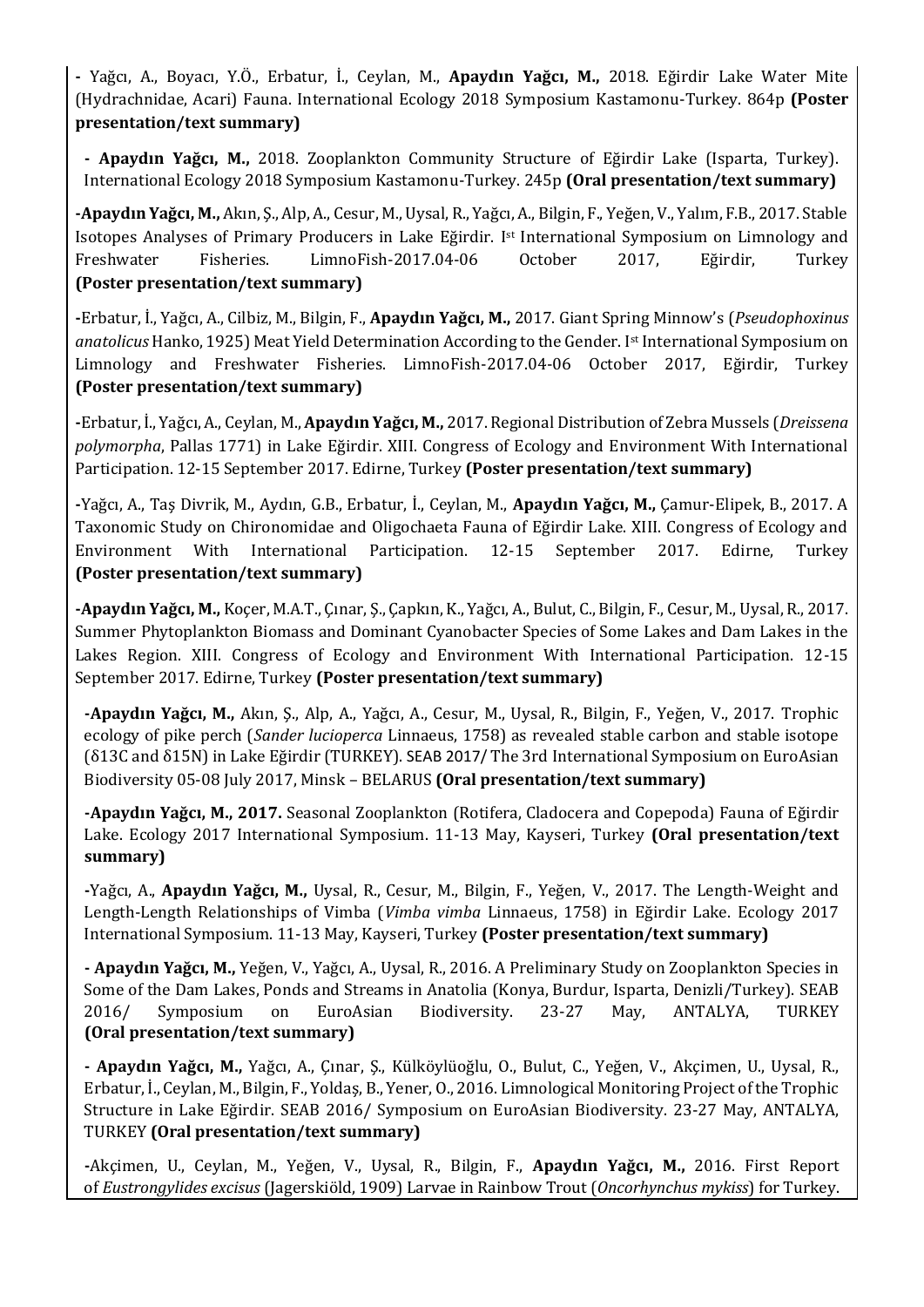International Symposium on Fisheries and Aquatic Sciences (FABA). November 03-05, 2016, Antalya, Turkey **(Poster presentation)**

**- Apaydın Yağcı, M.,** Alp, A., Yağcı, A., Uysal, R., 2015. Food Composition and Prey Selection of Pikeperch, Sander lucioperca (Actinopterygii: Perciformes: Percidae), of Lake Eğirdir in the Mediterranean , Turkey. SEAB 2015 Symposium on EuroAsian Biodiversity. 01-05 June, BAKÜ, AZERBAİJAN **(Oral presentation/text summary)**

**-** Yağcı, A., **Apaydın Yağcı, M**., Bilgin, F., Erbatur, İ., 2015. Some Physico-Chemical Parameters Concerning the Fish Communities of the Lake Eğirdir (TURKEY). SEAB 2015 Symposium on EuroAsian Biodiversity. 01-05 June, BAKÜ, AZERBAİJAN **(Poster presentation)**

- **Apaydın Yağcı, M.**[, 2014. Zooplankton Fauna of Lake Gölhisar \(Burdur/Tur](http://arastirma.tarim.gov.tr/sarim/Sayfalar/Detay.aspx?SayfaId=192)key). 8th Shallow Lakes [Conference. 12-17 October, ANTALYA/TURKEY](http://arastirma.tarim.gov.tr/sarim/Sayfalar/Detay.aspx?SayfaId=192) **(Poster presentation/text summary)**

**- Apaydın Yağcı, M**., Yağcı, A., Özkan, K., Uysal, R., Gülsoy, S., 2014. The Effects of Irrigation Pumps on the Zooplankton Composition in Lake Eğirdir. 3rd International Molecular Biology and Biotechnology Congress. June 02-06, 2014, BOSNA-HERSEK **(Poster presentation/text summary)**

 **- Apaydın Yağcı, M**., Alp, A., Yağcı, A., Uysal, R., Yeğen, V., 2013. Feeding Ecology and Prey Selection of Sand smelt, *Atherina boyeri* (Risso, 1810) in Eğirdir Lake, (Southern Anatolia, Turkey). The First International Symposium in Northern Cyprus. 24-27 March, CYPRUS **(Oral presentation/text summary)**

| <b>PROJECTS</b> |                                                                             |                                                                                                                                                       |                       |  |
|-----------------|-----------------------------------------------------------------------------|-------------------------------------------------------------------------------------------------------------------------------------------------------|-----------------------|--|
| <b>Date</b>     | <b>Supporter</b><br><b>Foundation</b>                                       | <b>Project Title</b>                                                                                                                                  | <b>Task</b>           |  |
| 2018-2019       | TUBİTAK-2237-A                                                              | Analytic Nature - Clustering and<br>Ordination Techniques Activity<br>Coordinatorship Project (MSc.<br>and Ph.D. Student Education)                   | Educator/Specialist   |  |
| 2018-2019       | <b>BAKA</b>                                                                 | Determination of Domestic and<br>Agricultural<br>Wastes.<br>Development of Policies for the<br>Prevention of Pollution in Eğirdir<br>and Kovada Lake  | Educator/Specialist   |  |
| 2017-2018       | TUBİTAK-2229                                                                | Analytic Nature - Clustering and<br>Ordination Techniques (MSc. and<br>Ph.D. Student Education)                                                       | Educator/Specialist   |  |
| 2017-2018       | <b>FAO</b>                                                                  | A Regional Study on Small Scale<br>Fisheries in Central Asia and the<br>Caucasus                                                                      | Project Coordinator   |  |
| 2017-2019       | TUBİTAK-3001                                                                | Formulation<br>Feed<br><b>Based</b><br><sub>on</sub><br>Ontogenic<br>Development<br>$\sigma$ f<br>Freshwater<br>Crayfish,<br>Astacus<br>leptodactylus | Researcher/Specialist |  |
| 2016-2018       | General<br>Directorate<br>of<br>Agricultural<br>Research<br>And<br>Policies | Limnological monitoring of the<br>trophic structure in Lake Eğirdir                                                                                   | Project Leader        |  |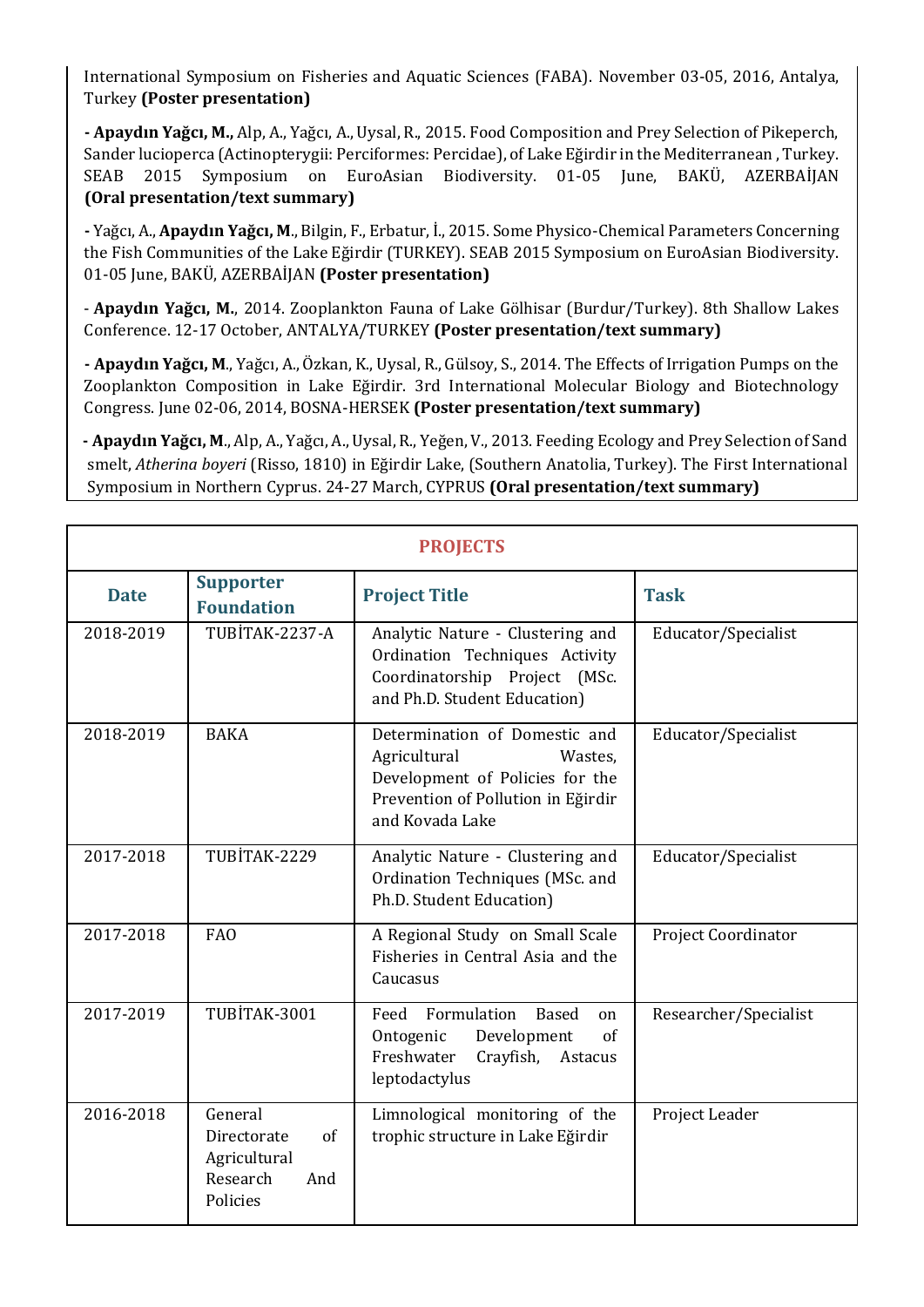| 2016-2018 | General<br>of<br>Directorate<br>Agricultural<br>Research<br>And<br>Policies | Determination of the spatial<br>distribution and bio-ecological<br>characteristics of commercial fish<br>species in Lake Beyşehir                                 | Researcher/Specialist |
|-----------|-----------------------------------------------------------------------------|-------------------------------------------------------------------------------------------------------------------------------------------------------------------|-----------------------|
| 2016-2018 | General<br>Directorate<br>of<br>Agricultural<br>Research<br>And<br>Policies | of<br>Investigation<br>production<br>potentiality of the giant spring<br>minnow (Pseudophoxinus anatolicus<br>Hanko, 1925)                                        | Researcher/Specialist |
| 2014-2015 | West<br>Mediterranean<br>Development<br>Agency                              | TUBITAK and the European<br>Union (EU) Project Preparation,<br>Article<br>Writing<br>in<br>the<br>International Journal of Training<br>and effective presentation | Project Leader        |
| 2011-2014 | <b>Europian Union</b><br>Research fon (EU)                                  | European union twinning project<br>on water quality monitoring the<br>capacity building theme                                                                     | Researcher/Specialist |
| 2010-2013 | General<br>Directorate<br>of<br>Agricultural<br>Research<br>And<br>Policies | The effects of the sand smelt<br>(Atherina boyeri Risso, 1810)<br>introduced to Eğirdir Lake on the<br>food chain                                                 | Project Leader        |
| 2010      | Wildlife<br>Protection<br>Association<br>Research<br>fon<br>(WWF/Siemens)   | Seven color Lake seven colorful<br>Life                                                                                                                           | Educator/Specialist   |
| 2010-2012 | General<br>Directorate<br>of<br>Agricultural<br>Research<br>And<br>Policies | Effects of water level change in<br>lakes ecosystem, and shares of<br>irrigation system in Lake Eğirdir                                                           | Researcher/Specialist |
| 2009      | <b>Europian Union</b><br>Research fon                                       | Lake, culture, fishing and birding<br>tourism in the European union<br>Model                                                                                      | Educator/Specialist   |
| 2006-2012 | General<br>Directorate<br>of<br>Agricultural<br>Research<br>And<br>Policies | Detection of fish fauna of Bilecik,<br>Eskişehir,<br>Kütahya<br>and<br>Uşak<br>Province                                                                           | Researcher/Specialist |
| 2006-2007 | General<br>Directorate<br>of<br>Agricultural<br>Research<br>And<br>Policies | Determination of economic fish<br>crayfish<br>and<br>stocks<br>and<br>investigation of sustainability in<br>Uluabat<br>(Apolyont) and Iznik<br>Lake               | Researcher/Specialist |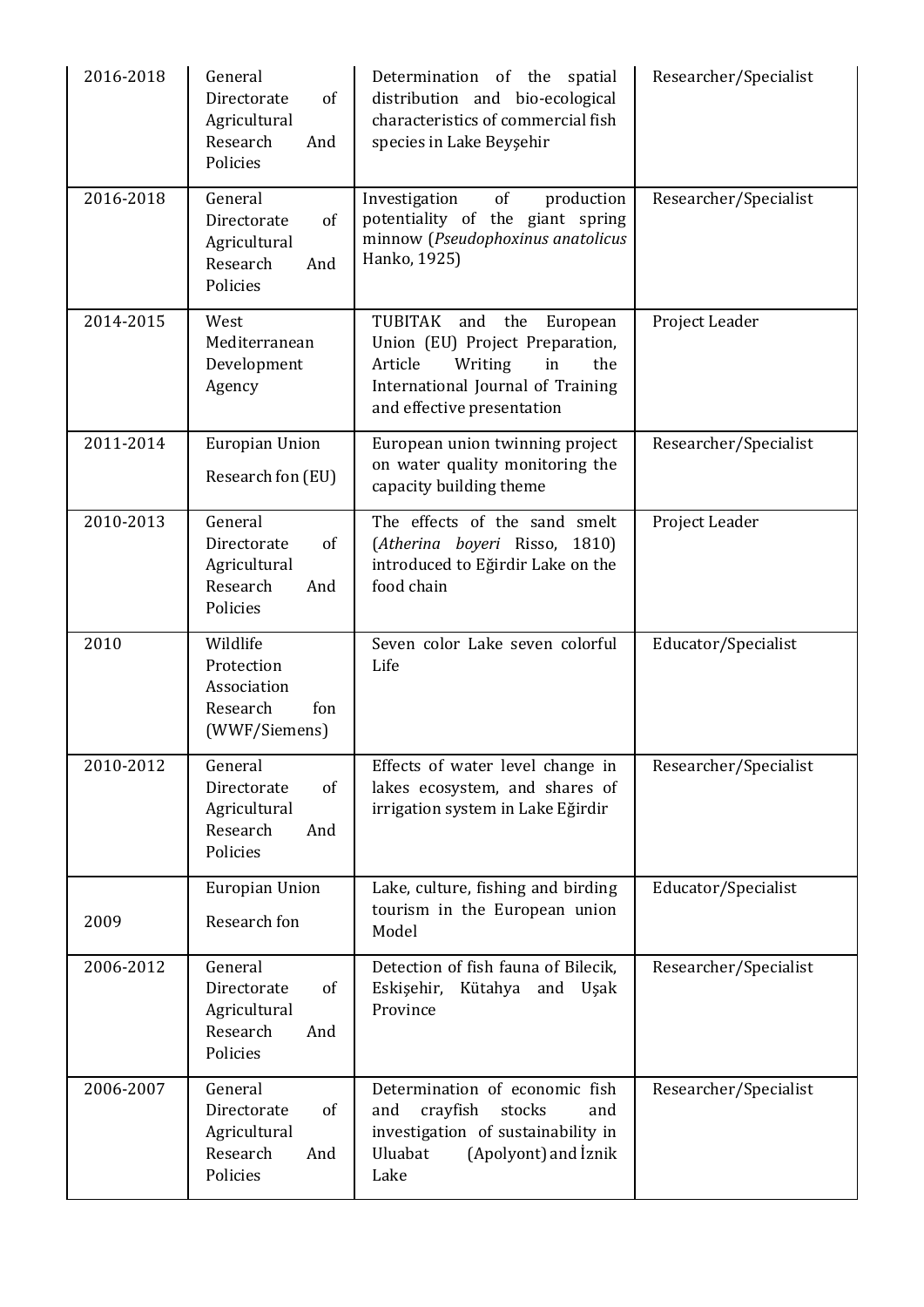| 2005-2006 | General<br>0f<br>Directorate<br>Agricultural<br>Research<br>And<br>Policies       | Determination of economic fish<br>stocks and investigation<br><sub>of</sub><br>sustainability in Beyşehir and<br>Eğirdir Lake | Researcher/Specialist |
|-----------|-----------------------------------------------------------------------------------|-------------------------------------------------------------------------------------------------------------------------------|-----------------------|
| 2003-2005 | General<br>of<br>Directorate<br>Agricultural<br>Research<br>And<br>Policies       | Fishable stock detection project<br>of pike in Çivril (Işıklı) Dam Lake                                                       | Researcher/Specialist |
| 2000-2002 | Süleyman<br>Demirel<br>University<br>Research Project<br><b>Coordination Unit</b> | Macroflora<br>0f<br><b>Çapalı</b><br>Lake<br>(Afyonkarahisar, Turkey)                                                         | Researcher/Specialist |

## **TRAINING**

## **Educator**

- Analytical Methods for Live Communities in Aquatic Ecosystem. Tübitak 2237-A Analytic Nature - Clustering and Ordination Techniques Activity Coordinatorship Project (Project Number: 1129B371800976) (MSc and Ph.D. Student Education) ANTALYA-07.12.2018.

-Eutrophication. In-Service Training of İşkur Personnel. Eğirdir Fisheries Research Institute, Eğirdir, ISPARTA- 15.11.2018.

- Analytical Methods for Live Communities in Aquatic Ecosystem. Tübitak 2237-A Analytic Nature - Clustering and Ordination Techniques Activity Coordinatorship Project (Project Number: 1129B371800364) (MSc and Ph.D. Student Education) ANTALYA-02.11.2018.

-Analytical Methods for Live Communities in Aquatic Ecosystem. Tübitak 2229 Analytical Nature - Clustering and Ordination Techniques Project (Project Number: 1059B291700917) (MSc and Ph.D. Student Education) ANTALYA-19.02.2018.

- Analytical Methods for Live Communities in Aquatic Ecosystem. Tübitak 2229 Analytical Nature - Clustering and Ordination Techniques Project (Project Number: 1059B291700569) (MSc and Ph.D. Student Education) ANTALYA-10.01.2018.

- Analytical Methods for Live Communities in Aquatic Ecosystem. Tübitak 2229 Analytical Nature - Clustering and Ordination Techniques Project (Project Number: 1059B291700280) (MSc and Ph.D. Student Education) ANTALYA-25.10.2017.

-Potential Invasive Fish Species Threatening our Inland Water (Fisheries Research Institute, Eğirdir. Service Training Seminar -Specialist) EĞİRDİR, TURKEY-9-10 October 2017.

- Anatomy, physiology, histology and biochemistry of experimental animals (The courses of experimental animal usage, Eğirdir, Turkey). 24.01.2017.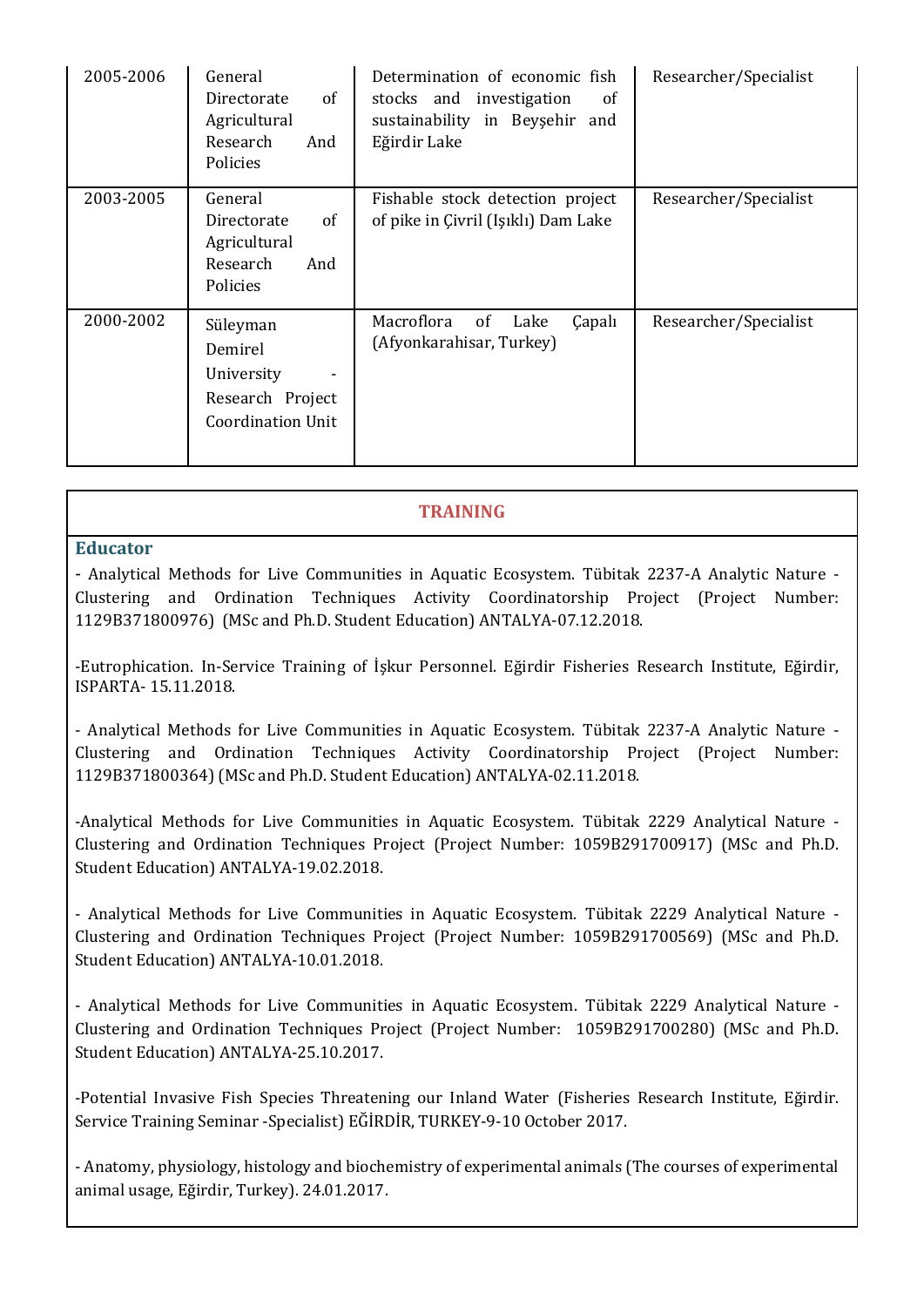-Laboratory operation (The courses of experimental animal usage, Eğirdir, Turkey). 27.01.2017.

- Potential Invasive Fish Species Threatening our Inland Water (Fisheries Research Institute, Eğirdir. Service Training Seminar -Specialist) EĞİRDİR, TURKEY-6 October 2016.

- Training course on the identification methods of zooplankton in Freshwater Lakes-Fisheries Research Station (Algerian-Annaba University Doctorate student education, 15 day)-15-31 May 2015.

- Seven color Lake seven colorful life (Wildlife Protection Association (WWF/Siemens) - Fishermen Training Group -Specialist) EĞİRDİR, TURKEY-2010.

- Lake, culture, fishing and birding tourism in the European union Model (Europian Union (EU)- Fishermen Training -Specialist) ULUABAT LAKE, TURKEY-2009.

- Eutrophication in lakes, control and planktonic indicator species (Fisheries Research Institute, Eğirdir. Service Training Seminar -Specialist) EĞİRDİR, TURKEY-2009.

## **Learner**

- Workshop on Statistical Methods in Limnology, 27 August 2018, Sakarya University, SAKARYA.

-Preparation of TUBITAK and European Union (EU) Project, Writing Articles in International Journals and Making Effective Presentations, 15-24 Ocak 2015, SAREM, Eğirdir-ISPARTA.

- Workshops on Mixed Teaching Research Methodology, Reference Manager with EndNote Software and Writing Article Skill Based on ISI Rules 3-6 Haziran, 2013 NİĞDE, TURKEY.

-"Ichtyoplankton" Training Course. Sheep Breeding Research Institute. 2012 BANDIRMA/BALIKESİR, TURKEY.

- European union twinning project on water quality monitoring the capacity building theme. 16-19 July 2012 SAKARYA, TURKEY.

- Scientific Paper Writing, Effective Communication and Presentation Techniques. General Directorate of Agricultural Research and Policies. 2010 ANTALYA, TURKEY.

-"Freshwater Algae Training Course" Çukurova University Fisheries Faculty. 1-5 June 2009 ADANA, TURKEY.

- Herbarium Preparation Techniques. Aegean Agricultural Research Institute. 2004 İZMİR, TURKEY.

- Statistics and Trial Technique - 1, Ministry of Food, Agriculture and Livestock Service Training Program, 14-18.04.2014, EĞİRDİR, TURKEY. Document Number: 2014/31.

- Statistics and Trial Technique - 2, Ministry of Food, Agriculture and Livestock Service Training Program, 05-09.05.2014, EĞİRDİR, TURKEY. Document Number: 2014/42.

# **Certificate**

- Experimental Animal Use Certificate: Süleyman Demirel University- Local Committee on Animal Research Ethics (Isparta, Turkey – 24-28 November 2008)

# **SCIENTIFIC ACTIVITIES**

**Tasks of Symposium, Congress, Workshop etc.**

- International Symposium on Fisheries and Aquatic Sciences. Symposium Committee, 21-23 November 2018, ANKARA.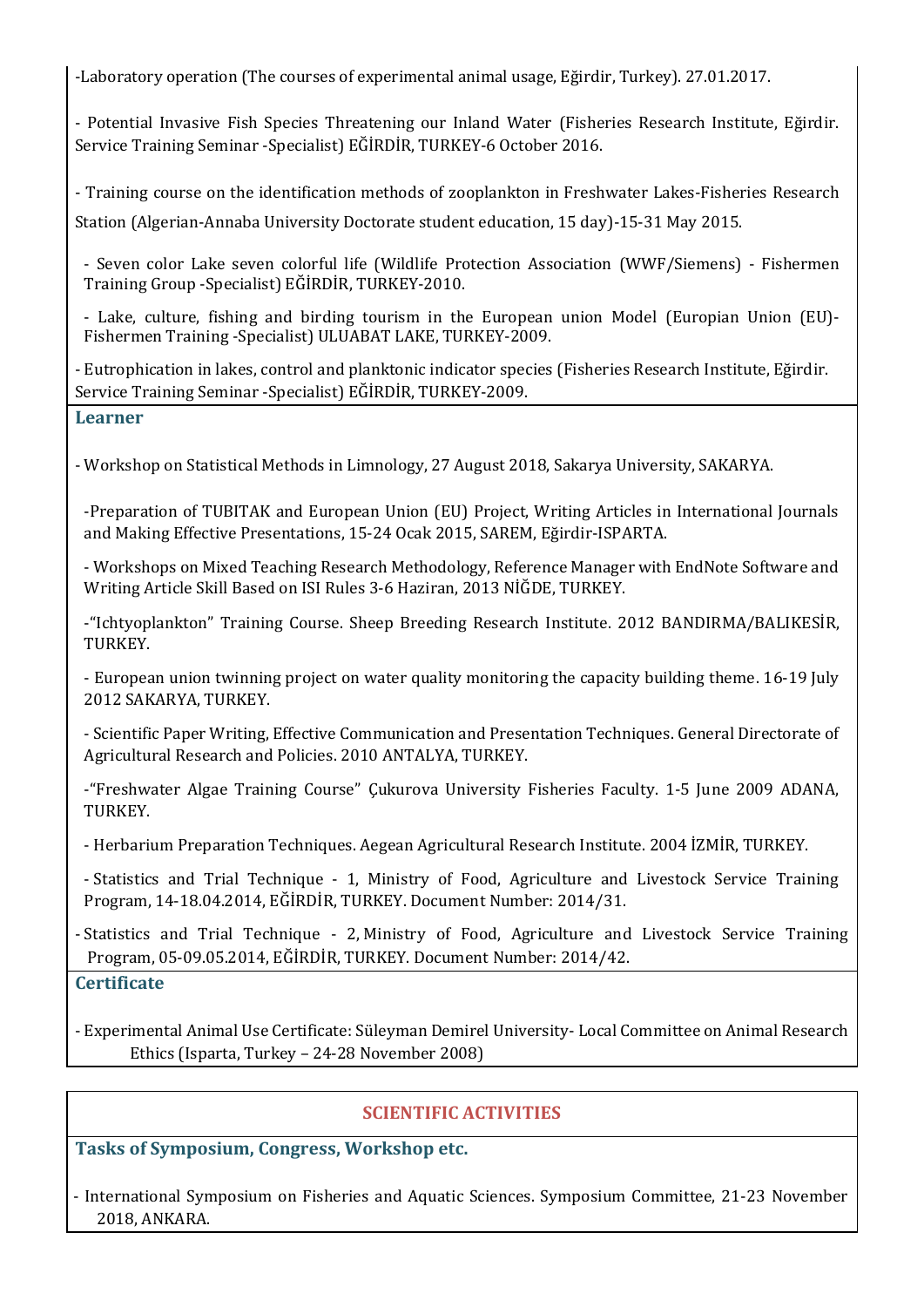- Limnology Statistical Methods Workshop. 28 August 2018, SAKARYA

-VIII. National Limnology Symposium. Scientific Committee, 27-29 August 2018, SAKARYA.

- VIII. National Limnology Symposium. Session Chairman Day 2. Session 2. 27-29 August 2018, SAKARYA.
- I<sup>st</sup> International Symposium on Limnology and Freshwater Fisheries/ LimnoFish-2017. Scientific Committee/Symposium Secretaria, 04-06 Ekim 2017, Eğirdir, ISPARTA.
- Workshop on Alternative Internal Aquaculture Species Production (Organizing Committee), 11-13 January, ANTALYA.

- II. Symposium on Fish Introduction and Reservoir Management (Organizing Committee), 20-22 May 2015, EĞİRDİR, ISPARTA.

- TÜBİTAK Panelists observer 12.05.2015 ANKARA.
- Workshop on Crayfish in Eğirdir Lake (Organizing Committee), 29.04.2014, ISPARTA.

- Crayfish Feed Workshop (Organizing Committee), 19 December 2018, Eğirdir Fisheries Research Institute, EĞİRDİR-ISPARTA.

# **TASK IN ACADEMIC JOURNALS**

## **Referee/Editor in Journals**

- Yunus Research Bulletin (Ecology/Topic Editor) 2011-2017
- European Journal of Zoological Research (Editorial Board) 2012-
- American Journal of Biological, Chemical and Pharmaceutical Sciences (Editorial Board) 2013-2016
- Agricultural Science, Engineering and Technology Research (Editorial Board) 2013-2016
- Journal of Entomology and Zoology Studies (Editorial Board) 2014-
- Entomology and Applied Science Letters (Editorial Board) 2014-2016
- Journal of Agriculture & Life Sciences (Editorial Board) 2014-
- Journal of Limnology and Freshwater Fisheries Research (Editorial Board) 2014-
- Internationl Journal of Zoology Studies (Editorial Board) 2016-2018
- -Journal of Aquatic Sciences and Oceanography (Editorial Board) 2018-

## **Referee**

- African Journal of Agricultural Research June-2011
- Yunus Research Bulletin -2011
- Review of Hydrobiology October-2012
- Caspian Journal of Environmental Sciences August-2012
- -Turkish Journal of Zoology September-2013
- -Yunus Araştırma Bülteni October-2013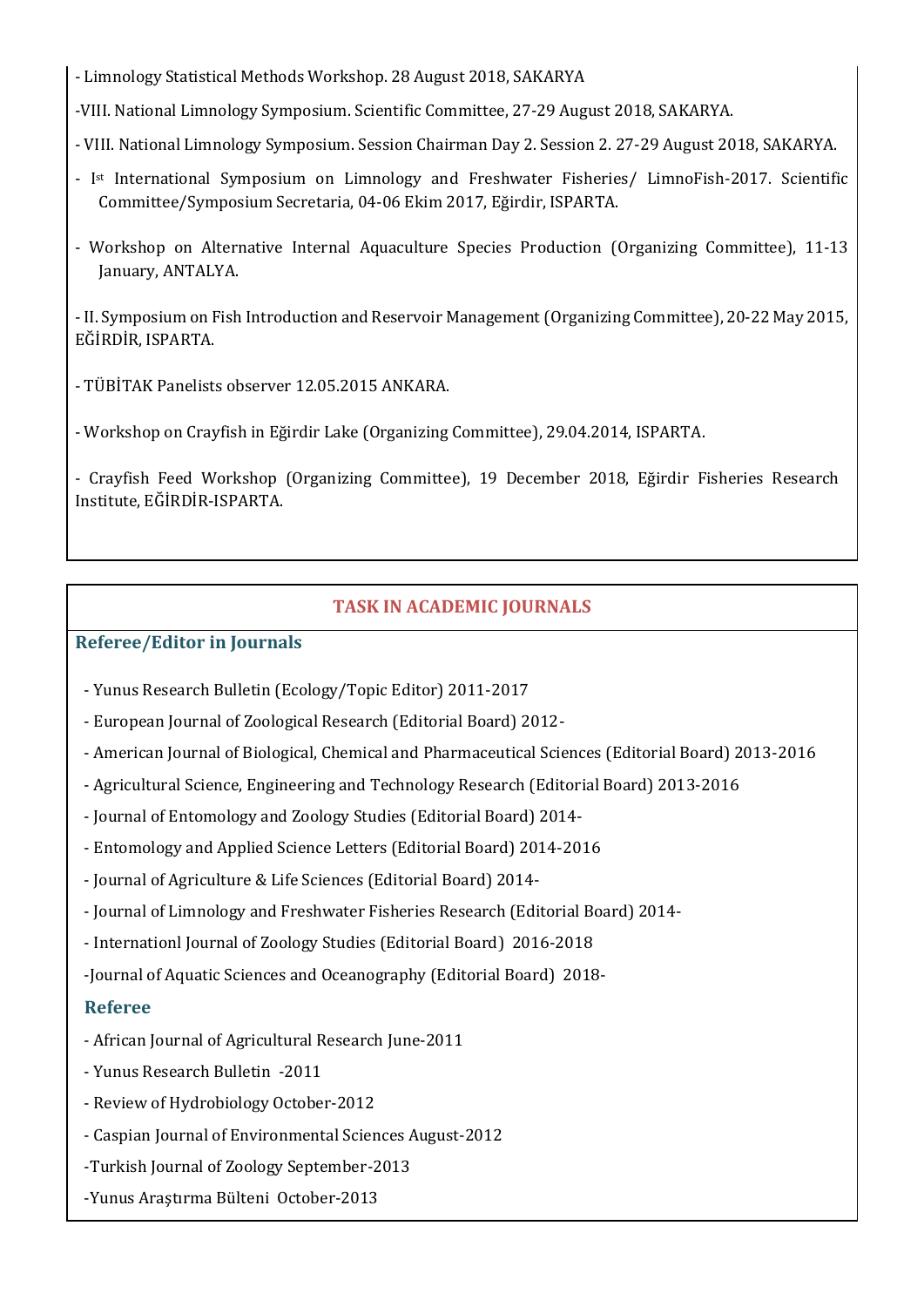- Journal of Survey in Fisheries Sciences July-2014
- Turkish Journal of Agriculture Food Science and Technology January-2014
- International Journal of Agricultural Policy and Research June-2014
- International Research Journal of Public and Environmental Health June-2014
- Turkish Journal of Zoology September-2014
- -Turkish Journal of Zoology September-2014
- Yunus Research Bulletin June-2014
- Yunus Research Bulletin June-2014
- Yunus Research Bulletin June-2014
- Yunus Research Bulletin July-2014
- Yunus Research Bulletin April-2015
- -Journal of Limnology and Freshwater Fisheries Research May-2015
- -Advances in Biological Chemistry June-2015
- Pakistan Journal of Zoology February-2015
- -Turkish Journal of Zoology June-2015
- -Journal of Limnology and Freshwater Fisheries Research November-2015
- -Romanian Biotechnological Letters January-2016
- -Journal of Entomology and Zoology Studies January-2016
- -Water Air & Soil Pollution January-2016
- Yunus Research Bulletin January-2016
- Yunus Research Bulletin February-2016
- -Pakistan Journal of Zoology March-2016
- Yunus Research Bulletin March-2016
- Yunus Research Bulletin April-2016
- Journal of Limnology and Freshwater Fisheries Research May-2016
- -Turkish Journal of Zoology June-2016
- -Journal of Limnology and Freshwater Fisheries Research August-2016
- International Research Journal of Agricultural and Food Sciences July-2016
- Yunus Research Bulletin October-2016
- -Turkish Journal of Agriculture Food Science and Technology October-2016
- Yunus Research Bulletin November-2016
- -Journal of Limnology and Freshwater Fisheries Research February-2017
- -Applied Ecology and Environmental Research March-2017
- -Environmental Biology of Fishes June-2017
- Journal of Limnology and Freshwater Fisheries Research January-2018
- Turkish Journal of Agriculture Food Science and Technology May-2018